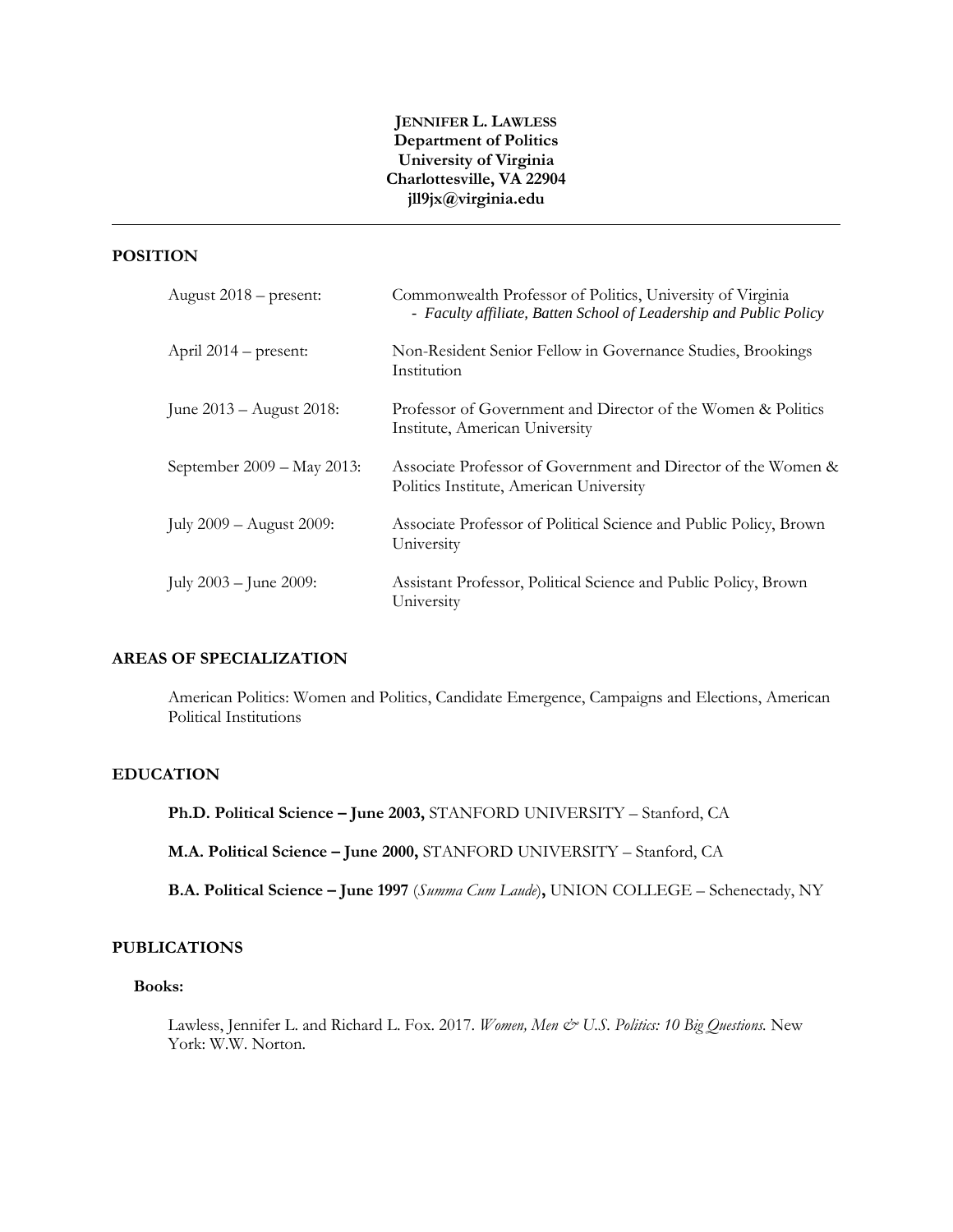Hayes, Danny and Jennifer L. Lawless. 2016. *Women on the Run: Gender, Media, and Political Campaigns in a Polarized Era*. New York: Cambridge University Press.

 Awarded one of CHOICE's outstanding academic titles by Association of College and Research Libraries

Lawless, Jennifer L. and Richard L. Fox. 2015. *Running from Office: Why Young Americans Are Turned Off to Politics*. New York: Oxford University Press.

Lawless, Jennifer L. 2012. *Becoming a Candidate: Political Ambition and the Decision to Run for Office*, New York: Cambridge University Press.

Lawless, Jennifer L. and Richard L. Fox. 2010. *It Still Takes a Candidate: Why Women Don't Run for Office,* New York: Cambridge University Press.

Lawless, Jennifer L. and Richard L. Fox. 2005. *It Takes a Candidate: Why Women Don't Run for Office*, New York: Cambridge University Press.

#### **Chapters in Books:**

Lawless, Jennifer L. 2016. "Women Running for Office." In Robert A. Scott and Stephen M. Kosslyn (eds.) *Emerging Trends in the Behavioral and Social Sciences*, San Francisco: Wiley.

Hayes, Danny and Jennifer L. Lawless. 2015. "News as a Casualty: District Polarization and Media Coverage of U.S. House Campaigns." In James Thurber and Antoine Yoshinaka (eds.) *American Gridlock: Causes, Characteristics, and Consequences of Polarization*, New York: Cambridge University Press: pages 287-308.

Lawless, Jennifer L., Richard L. Fox, and Gail Baitinger. 2014. "Women's Under-Representation in U.S. Politics: The Enduring Gender Gap in Political Ambition." In Sue Thomas and Clyde Wilcox (eds.) *Women and Elective Office, 3rd Edition*, New York: Oxford University Press: pages 27-45.

Lawless, Jennifer L. 2012. "Twitter and Facebook: New Ways to Send the Same Old Message?" In Richard L. Fox and Jennifer Ramos (eds.) *iPolitics*, New York: Cambridge University Press: pages 206-32.

Lawless, Jennifer L. 2010. "Women's Leadership and Political Ambition: Why So Few Women Run for Office." In Karen O'Connor (ed.) *Women's Leadership Handbook*, Thousand Oaks: Sage: pages 50- 7.

Lawless, Jennifer L. and Sean M. Theriault. 2009. "Women in Congress: From Entry to Exit." In Lois Duke Whitaker (ed.) *Women in Politics: Outsiders or Insiders? 5th Edition*, Upper Saddle River: Prentice-Hall: pages 155-68.

Lawless, Jennifer L. and Kathryn Pearson. 2008. "Competing in Congressional Primaries." In Beth A. Reingold (ed.) *Legislative Women: Getting Elected, Getting Ahead*, Boulder: Lynne Reinner: pages 21- 40.

Lawless, Jennifer L. and Sean M. Theriault. 2005. "Women in Congress: From Entry to Exit." In Lois Duke Whitaker (ed.) *Women in Politics: Outsiders or Insiders? 4th Edition*, Upper Saddle River: Prentice-Hall: pages 164-81.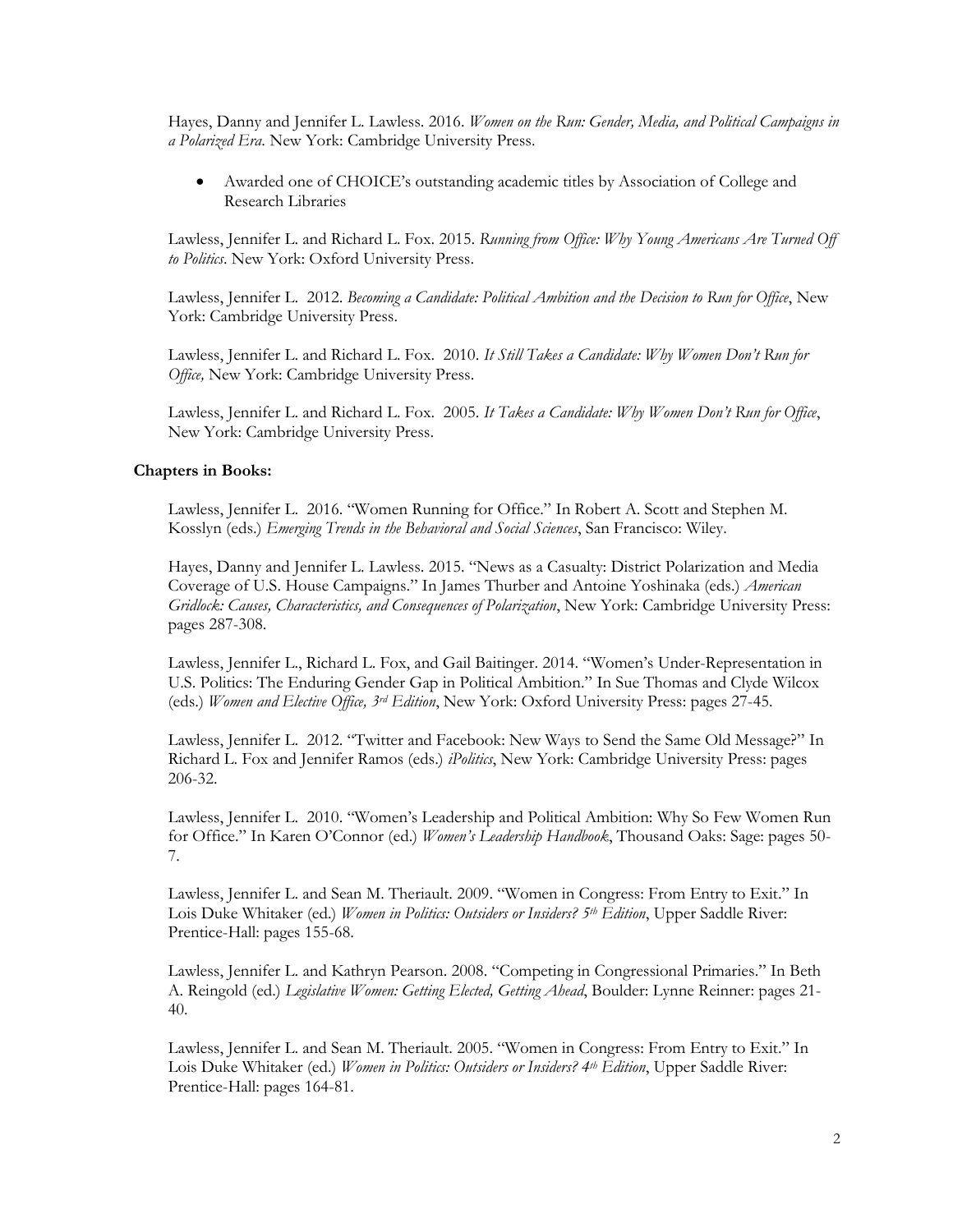Brody, Richard A. and Jennifer L. Lawless. 2003. "Political Ideology in the United States: Conservatism and Liberalism in the 1980s and 1990s." In R. Schultze, R. Strom, and D. Eberle (eds.) *Conservative Parties and Right-Wing Politics in North America*, Opladen: Leske and Budrich: pages 53-77.

#### **Journal Articles:**

Lawless, Jennifer L., Sean M. Theriault, and Samantha Guthrie. "Nice Girls? Sex, Collegiality, and Bipartisan Cooperation in the U.S. Congress." *Journal of Politics*, forthcoming.

Hayes, Danny and Jennifer L. Lawless. 2018. "The Decline of Local News and Its Effects: New Evidence from Longitudinal Data." *Journal of Politics* 80(1):332-6.

Lawless, Jennifer L. 2015. "Female Candidates and Legislators." *Annual Review of Political Science* 18:349-66.

Hayes, Danny and Jennifer L. Lawless. 2015. "As Local News Goes, So Goes Citizen Engagement: Media, Knowledge, and Participation in U.S. House Elections." *Journal of Politics* 77(2):447-62.

Hayes, Danny and Jennifer L. Lawless. 2015. "A Non-Gendered Lens? Media, Voters, and Female Candidates in Contemporary Congressional Elections." *Perspectives on Politics* 13(1):95-118.

Hayes, Danny, Jennifer L. Lawless, and Gail Baitinger. 2014. "Who Cares What They Wear? Media, Gender, and the Influence of Candidate Appearance." *Social Science Quarterly* 95(5):1194-1212.

Fox, Richard L. and Jennifer L. Lawless. 2014. "Uncovering the Origins of the Gender Gap in Political Ambition." *American Political Science Review* 108(3):499-519.

Fox, Richard L. and Jennifer L. Lawless. 2014. "Reconciling Family Roles with Political Ambition: The New Normal for Women in 21st Century U.S. Politics." *Journal of Politics* 76(2):398-414.

Fox, Richard L. and Jennifer L. Lawless. 2011. "Gains and Losses in Interest in Running for Office: The Concept of Dynamic Political Ambition." *Journal of Politics* 73(2):443-62.

Fox, Richard L. and Jennifer L. Lawless. 2011. "Gendered Perceptions and Political Candidacies: A Central Barrier to Women's Equality in Electoral Politics." *American Journal of Political Science* 55(1):59- 73.

Fox, Richard L. and Jennifer L. Lawless. 2010. "If Only They'd Ask: Gender, Recruitment, and Political Ambition." *Journal of Politics* 72(2):310-36.

Fowler, Linda and Jennifer L. Lawless. 2009. "Looking for Sex in All the Wrong Places: Press Coverage and the Electoral Fortunes of Gubernatorial Candidates." *Perspectives on Politics* 7(3):519-36.

Lawless, Jennifer L. 2009. "Sexism and Gender Bias in Election 2008: A More Complex Path for Women in Politics." *Politics & Gender* 5(1):70-80.

Lawless, Jennifer L. and Kathryn Pearson. 2008. "The Primary Reason for Women's Under-Representation: Re-Evaluating the Conventional Wisdom." *Journal of Politics* 70(1):67-82.

Lawless, Jennifer L. and Sean M. Theriault. 2005. "Will She Stay or Will She Go? Career Ceilings and Women's Retirement from the U.S. Congress." *Legislative Studies Quarterly* 30(4):581-96.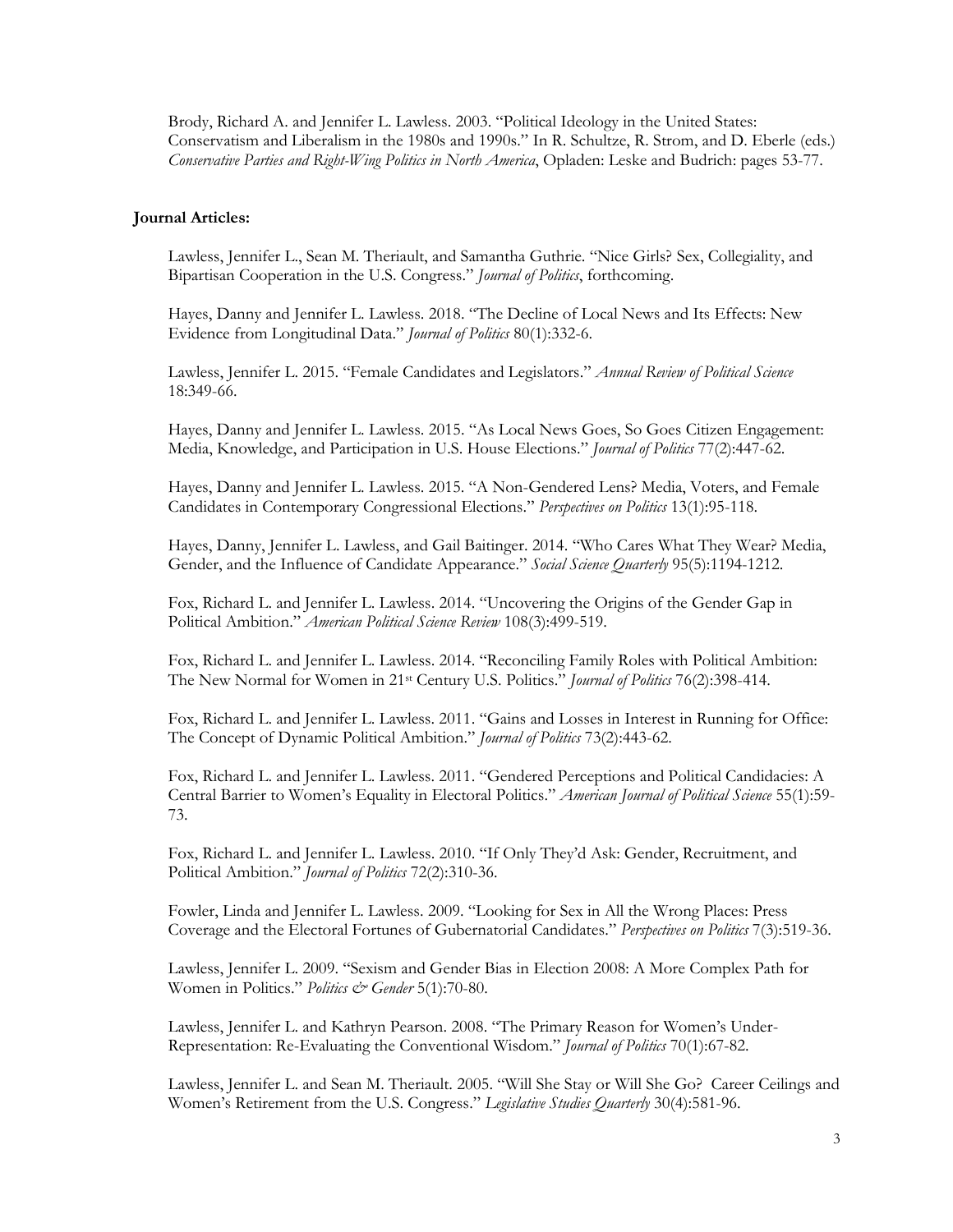Fox, Richard L. and Jennifer L. Lawless. 2005. "To Run or Not to Run for Office: Explaining Nascent Political Ambition." *American Journal of Political Science* 49(3):659-76.

Lawless, Jennifer L. 2004. "Women, War, and Winning Elections: Gender Stereotyping in the Post September 11th Era." *Political Research Quarterly* 53(3):479-90.

Fox, Richard L. and Jennifer L. Lawless. 2004. "Entering the Arena? Gender and the Decision to Run for Office." *American Journal of Political Science* 48(2):264-80.

(Reprinted in Sarah Childs and Mona Lena Krook (eds.), *Women, Gender, and Politics: A Reader*, New York: Oxford: Chapter 17.)

Lawless, Jennifer L. 2004. "Politics of Presence: Women in the House and Symbolic Representation." *Political Research Quarterly* 53(1):81-99.

Fox, Richard L. and Jennifer L. Lawless. 2003. "Family Structure, Sex-Role Socialization, and the Decision to Run for Office." *Women & Politics* 24(4):19-48.

(Reprinted in Karen O'Connor, Sarah E. Brewer, and Michael Philip Fisher (eds.), *Gendering American Politics: Perspectives from the Literature*, New York: Pearson Longman: pages 87-95.)

Fox, Richard L., Jennifer L. Lawless, and Courtney Feeley. 2001. "Gender and the Decision to Run for Office." *Legislative Studies Quarterly* 26:411-35.

Lawless, Jennifer L. and Richard L. Fox. 2001. "Political Participation among the Urban Poor." *Social Problems* 48:265-82.

Lawless, Jennifer L. and Richard L. Fox. 1999. "Women Candidates in Kenya: Political Socialization and Representation." *Women & Politics* 20(4):49-76.

#### **Non-Refereed Journal Articles (and Policy Reports):**

Lawless, Jennifer L. and Richard L. Fox. 2017. "The Trump Effect." Washington, DC: Women & Politics Institute.

Lawless, Jennifer L. and Sean M. Theriault. 2016. "Sex, Bipartisanship, and Collaboration in the U.S. Congress." Cambridge, MA: Political Parity Project.

Lawless, Jennifer L. and Richard L. Fox. 2014. "Not a Year of the Woman . . . and 2036 Doesn't Look So Good Either." *Governance Studies at Brookings*, November, Washington, DC: Brookings.

Lawless, Jennifer L. 2014. "It's the Family, Stupid? Not Quite . . . How Traditional Gender Roles Do Not Affect Women's Political Ambition." *Governance Studies at Brookings*, July, Washington, DC: Brookings.

Lawless, Jennifer L. and Richard L. Fox. 2013. "Girls Just Wanna Not Run: The Gender Gap in Young Americans' Political Ambition." Washington, DC: Women & Politics Institute.

Lawless, Jennifer L. 2012. "Why Women Don't Run for Office and How We Can Change That." *Bulletin – American Academy of Otolaryngology* 31(10):32-3.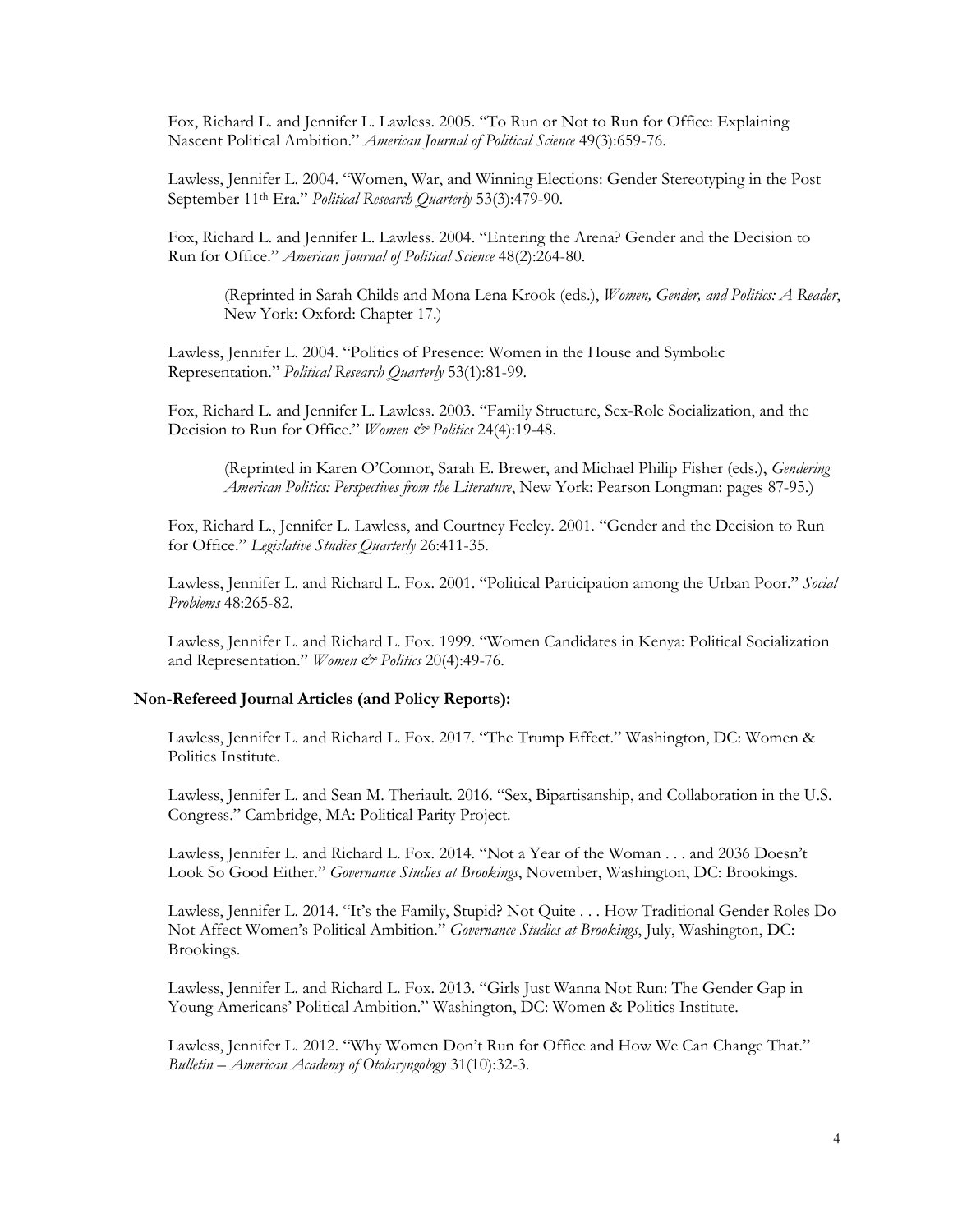Lawless, Jennifer L. and Richard L. Fox. 2012. "Men Rule: The Continued Under-Representation of Women in U.S. Politics." Washington, DC: Women & Politics Institute.

Lawless, Jennifer L. 2011. "The State of the Field: Studying Women, Gender, and Politics." *Politics & Gender* 7(1):91-3.

Lawless, Jennifer L. 2010. "The Republicans' Sex Problem." *Harvard International Review* 32(2):4-5.

Lawless, Jennifer L. 2010. "Women's Political Participation." *Encyclopedia of Political Science*, Washington, DC: Congressional Quarterly Press.

Lawless, Jennifer L. and Richard L. Fox. 2008. "Why Are Women Still Not Running for Public Office?" *Issues in Governance Studies*, May, Number 14, Washington, DC: Brookings.

Lawless, Jennifer L. and Richard L. Fox. 2008. "Why Are Women Still Not Running for Office?" *Brown Policy Reports*, Providence: Taubman Center for Public Policy.

Lawless, Jennifer L. and Richard L. Fox. 2004. "Why Don't Women Run for Office?" *Brown Policy Reports*, Providence: Taubman Center for Public Policy.

Lawless, Jennifer L. and Richard L. Fox. 1997. "Why Women's Voices Are Not Heard: Gender and Political Socialization in Kenya." *Current World Leaders* 40(6):86-105.

# **Other Publications:**

Lawless, Jennifer L. 2018. "A Year of the Woman? Not So Far," May 9, 2018.

Lawless, Jennifer L. 2018. "Trump's 1st State of the Union Address: Empowered, Politically Active Will Be Watching," *Brookings Blog*, January 26.

Hayes, Danny and Jennifer L. Lawless. 2017. "The Internet Isn't Saving Local News. Here's How that's Hurting Democracy." *The Monkey Cage* (at the *Washington Post*), November 13.

Lawless, Jennifer L. and Danny Hayes. 2017. "In Tuesday's Elections, Women Won Big. Here Are Three Things We Learned about Women in Politics." *The Monkey Cage* (at the *Washington Post*), November 9.

Lawless, Jennifer L. 2017. "Congress 100 Years Later: What Would Jeanette Rankin Think?" *Mischiefs of Faction (at Vox)*, April 7.

Hayes, Danny and Jennifer L. Lawless. 2016. "Think there's a lot of gender bias in elections? Think again." *FifteenEightyFour Blog*, August 11.

Lawless, Jennifer L. and Sean M. Theriault. 2016. "Off the Softball Field, Congresswomen Are Plenty Partisan." *Brookings Blog*, June 15.

Hayes, Danny and Jennifer L. Lawless. 2016. "Are Voters Biased against Women in Politics? Actually, No." *Washington Post*, June 12.

Hayes, Danny and Jennifer L. Lawless. 2016. "There's Much Less Gender Bias in Politics than You Think. Here's Why." *The Monkey Cage* (at the *Washington Post*), May 24.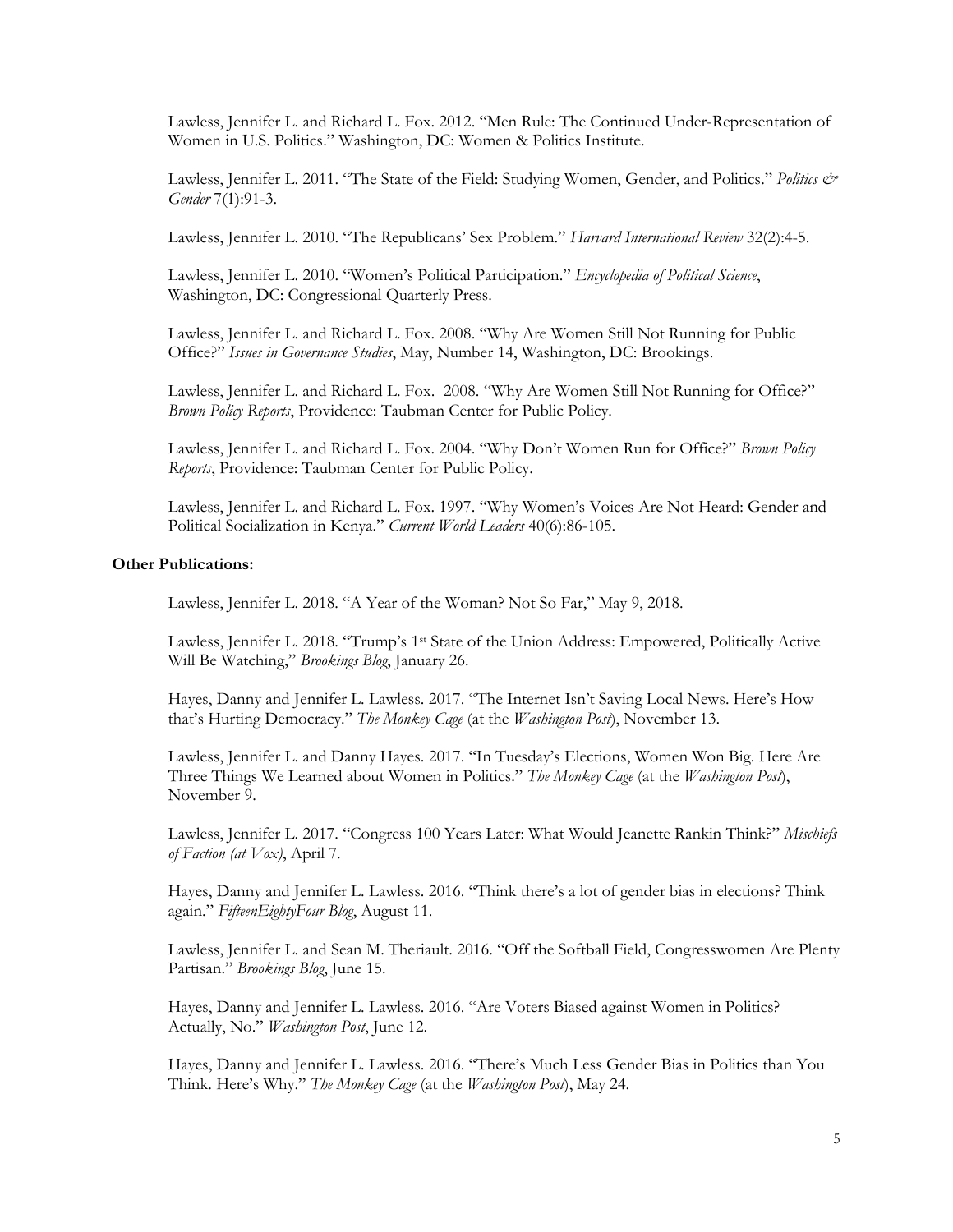Lawless, Jennifer L. 2016. "Fiorina Just a Pawn in a Cynical Game Cruz Can't Win." *CNN.com*, April 28.

Lawless, Jennifer L. and Sean M. Theriault. 2015. "Can Al Franken's Secret Santa Exchange Improve the Senate?" *CNN.com*, December 16, 2015.

Lawless, Jennifer L. 2015. "Why I Ran for Office, and Why Young Americans Run from It." *Generation Citizen Blog*, October 8.

Lawless, Jennifer L. and Richard L. Fox. 2015. "Just Say Run: How to Overcome Cynicism and Inspire Young People to Run for Office." *Brookings Blog*, July 7.

Lawless, Jennifer L. 2015. "Is Hillary 2016 All about Electing a Woman?" *CNN.com*, April 12.

Lawless, Jennifer L. and Danny Hayes. 2015. "Politico Shoo-Ins Are Bad for Journalism as Well as Democracy." *Newsweek*, February 12.

Lawless, Jennifer L. and Danny Hayes. 2015. "The Troubling Causes and Consequences of Diminished Local News." *Brookings Blog*, February 3.

Fox, Richard L. and Jennifer L. Lawless. 2013. "Turning Off the Next Generation of Politicians." *Washington Post*, November 24.

Hayes, Danny and Jennifer L. Lawless. 2013. "Voters Don't Care How Women in Politics Look." *Washington Post Wonkblog*, June 23.

Dolan, Kathleen and Jennifer L. Lawless. 2012. "Does Romney Get Women Who Work?" *CNN.com*, October 19.

Dolan, Kathleen and Jennifer L. Lawless. 2012. "In Veepstakes, Women Don't Rate." *CNN.com*, April 24.

Lawless, Jennifer L. 2012. "Face It: Romney is Way Out in Front." *CNN.com*, January 11.

Lawless, Jennifer L. 2011. "Bachmann for President? I'll Take the Glass Ceiling." *CNN.com*, June 27.

Lawless, Jennifer L. 2011. "A Government Shutdown? Yes, Please." *CNN.com*, April 8.

Lawless, Jennifer L. 2010. "It Was No Year of the Woman." *CNN.com*, November 3.

Lawless, Jennifer L. 2010. "Not the Year of the Woman." *Slate.com*, November 3.

Lawless, Jennifer L. 2010. "Is It Really a Great Year for Women in Politics?" *Slate.com*, November 2.

Lawless, Jennifer L. 2010. "Vote Not New Dawn for Women in Politics." *CNN.com*, June 9.

# **GRANTS AND FUNDING**

*Politico* Collaboration, *The Trump Bump? Or an Enduring Gender Gap in Political Ambition?* (\$15,000), 2017. Co-Principal Investigator (with Richard L. Fox)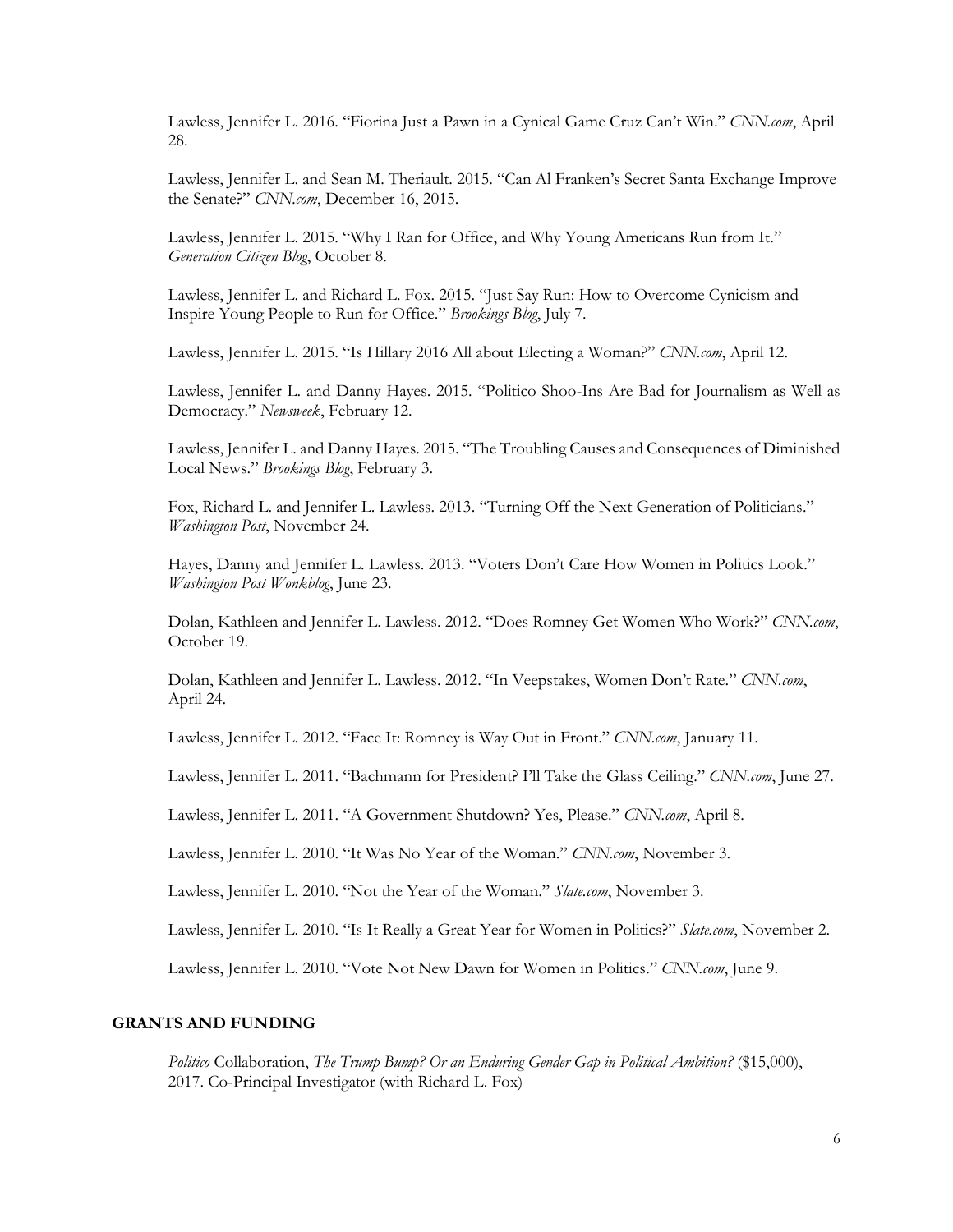Political Parity Project / Hunt Alternatives, *Sex, Bipartisanship, and Collaboration in the U.S. Congress* (\$49,683), 2015. Co-Principal Investigator (with Sean M. Theriault).

National Science Foundation, *Understanding the Origins of the Gender Gap in Political Ambition* (\$301,113), 2012 – 2014. Principal Investigator.

Linda Gruber Family Foundation, *The Continued Underrepresentation of Women in Politics* (\$5,000), 2012.

American University Faculty Research Award, *The Citizen Political Ambition Studies* (\$5,000), 2010

American University Faculty Research Award, *The Citizen Political Ambition Studies* (\$40,000), 2009

Barbara Lee Foundation, Grant for the *Citizen Political Ambition Study, Wave II* (\$7,600), 2007

# **WORK UNDER REVIEW / IN PROGRESS**

*News Hole: The Decline of Newspapers and the Future of American Democracy* (book project with Danny Hayes)

#### **CONFERENCE PAPER PRESENTATIONS (last seven years)**

Hayes, Danny and Jennifer L. Lawless. 2018. "News Hole: Measuring the Erosion of Local News." Paper presented at the annual meeting of the Midwest Political Science Association, Chicago, IL: April  $5 - 8$ .

Hayes, Danny and Jennifer L. Lawless. 2018. "Growing Distrust toward the Local Press in the Time of Trump." Presentation at the Politics of Truth Conference, Center for Congressional and Presidential Studies, Washington, DC: March 28, 2018.

Hayes, Danny and Jennifer L. Lawless. 2017. "Measuring the Erosion of Local News." Paper presented at the annual meeting of the American Political Science Association, San Francisco, CA: August 31 – September 3.

Hayes, Danny and Jennifer L. Lawless. 2016. "The Decline of Local News and Its Effects: New Evidence from Longitudinal Data." Paper presented at the annual meeting of the American Political Science Associations, Philadelphia, PA: September 1 – 4.

Lawless, Jennifer L. and Sean M. Theriault. 2016. "Nice Girls? Sex, Collegiality, and Cooperation in the U.S. Congress." Paper presented at the annual meeting of the American Political Science Associations, Philadelphia, PA: September 1 – 4.

Lawless, Jennifer L. and Sean M. Theriault. 2016. "Mean Girls (and Boys)? Sex, Bipartisanship, and Collaboration in the U.S Congress." Paper presented at the spring meeting of the National Capital Area Political Science Association, Washington, DC: June 8.

Lawless, Jennifer L. and Sean M. Theriault. 2016. "Sex, Bipartisanship, and Collaboration in the U.S Congress." Paper presented at the annual meeting of the Midwest Political Science Association, Chicago, IL: April  $7 - 10$ .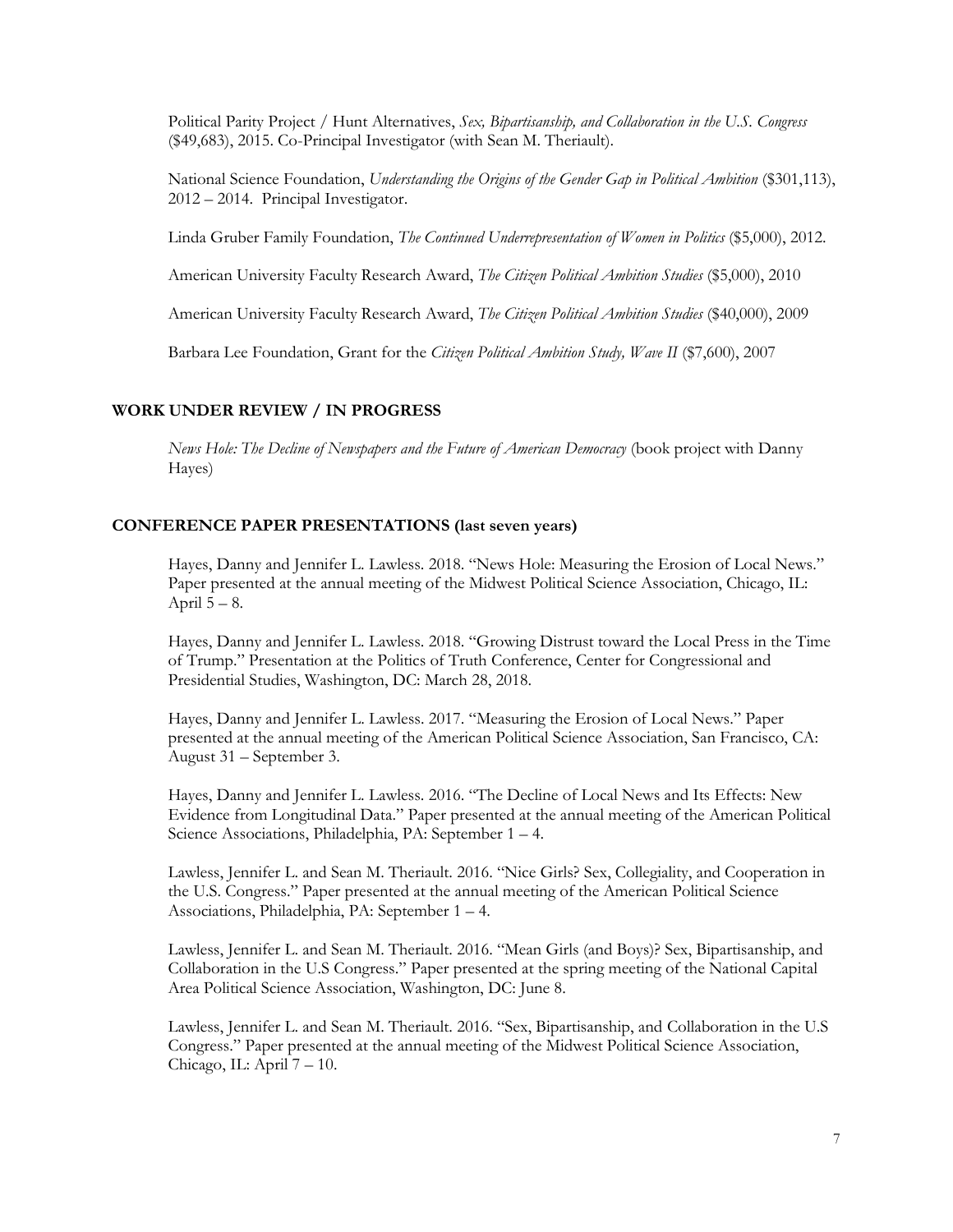Lawless, Jennifer L. and Sean M. Theriault. 2016. "Sex, Bipartisanship, and Collaboration in the U.S Congress." Paper presented at the annual meeting of the Western Political Science Association, San Diego, CA: March 24 – 26.

Lawless, Jennifer L. 2015. "Running from Office: Why Young Americans Are Turned Off to Politics." Presentation at the What We Know and What We Need to Know: Voter Registration and Turnout Conference, Washington, DC, November 16.

Hayes, Danny and Jennifer L. Lawless. 2015. "Sex is No Story." Paper presented at the annual meeting of the American Political Science Association, San Francisco, CA: September 3 – 6.

Lawless, Jennifer L. and Sean M. Theriault. 2015. "He's A Warrior, She's a Warrior: Gender and Legislative Behavior." Presented at the annual meeting of the American Political Science Association, San Francisco, CA: September 3 – 6.

Hayes, Danny and Jennifer L. Lawless. 2015. "That's What She Said, and So Did He: The Absence of Gender Differences in Campaign Communication." Paper presented at the annual meeting of the Midwest Political Science Association, Chicago, IL: April 16 – 19.

Hayes, Danny and Jennifer L. Lawless. 2014. "As Local News Goes, So Goes Citizen Engagement: Media, Knowledge, and Participation in U.S. House Elections." Paper presented at the annual meeting of the American Political Science Association, Washington, DC: August 29 – September 1.

Hayes, Danny and Jennifer L. Lawless. 2014. "News as a Casualty: District Polarization and Media Coverage of U.S. House Campaigns." Paper presented at the American Gridlock: Causes, Characteristics, and Consequences of Polarization Conference, Washington, DC: May 9.

Lawless, Jennifer L. 2014. "Present or Absent? (Re-)Evaluating the Role of Gender Stereotyping in Contemporary Campaigns and Elections." Roundtable participant at the annual meeting of the Midwest Political Science Association, Chicago: April 3 – 6.

Hayes, Danny and Jennifer L. Lawless. 2014. "How Uncompetitive Elections and Media Consolidation Impoverish the News and Diminish Democracy." Paper presented at the annual meeting of the Midwest Political Science Association, Chicago: April 3 – 6.

Fox, Richard L. and Jennifer L. Lawless. 2014. "Uncovering the Origins of the Gender Gap in Political Ambition." Paper presented at the annual meeting of the Midwest Political Science Association, Chicago: April 3 – 6.

Hayes, Danny and Jennifer L. Lawless. 2014. "A Non-Gendered Lens: The Absence of Gender Stereotyping in Contemporary Congressional Elections." Paper presented at the winter meeting of the National Capital Area Political Science Association's American Politics Workshop, Washington, DC: January 7.

Lawless, Jennifer L. and Richard L. Fox. 2013. "Understanding the Origins of the Gender Gap in Political Ambition." Paper presented at the annual meeting of the American Political Science Association, Chicago: August 29 – September 1.

Hayes, Danny and Jennifer L. Lawless. 2013. "A Non-Gendered Lens: The Absence of Gender Stereotyping in Contemporary Congressional Elections." Paper presented at the annual meeting of the Midwest Political Science Association, Chicago: April 11 – 14.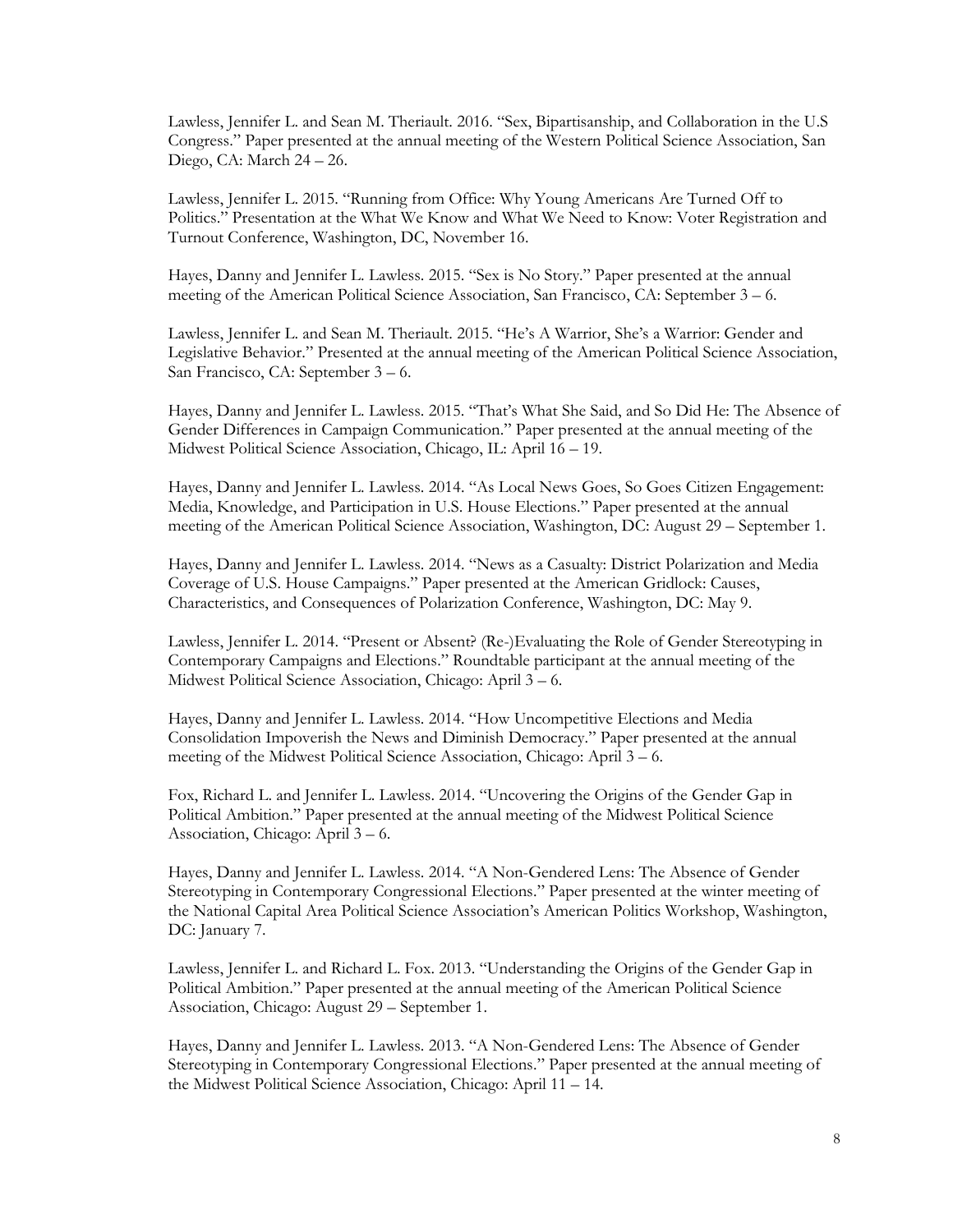Lawless, Jennifer L. and Richard L. Fox. 2013. "Girls Just Wanna Not Run: The Gender Gap in Young Americans' Political Ambition." Paper presented at the annual meeting of the Midwest Political Science Association, Chicago: April 11 – 14.

Lawless, Jennifer L. and Danny Hayes. 2013. "A Non-Gendered Lens: The Absence of Gender Stereotyping in Contemporary Congressional Elections." Paper presented at the annual meeting of the Southern Political Science Association, Orlando: January 3 – 6.

Lawless, Jennifer L. and Richard L. Fox. 2012. "Reconciling Family Roles with Political Ambition: The New Normal for Women in 21st Century Politics." Paper presented at the annual meeting of the American Political Science Association, New Orleans: August 30 – September 2. (Canceled.)

Lawless, Jennifer L. and Richard L. Fox. 2012. "Is there Fire in the Belly? Gender, Competitive Traits, and Political Ambition." Paper presented at the annual meeting of the Midwest Political Science Association, Chicago: April 12 – 15.

Lawless, Jennifer L. and Richard L. Fox. 2011. "Barefoot and Pregnant, or Ready to Be President? Gender, Family Roles, and Political Ambition in the 21st Century." Paper presented at the annual meeting of the American Political Science Association, Seattle: September 1 – 4.

Lawless, Jennifer L. and Richard L. Fox. 2011. "Barefoot and Pregnant, or Ready to Be President: Gender, Family Roles and Political Ambition in the 21st Century." Paper presented at the DC-Area American Politics Workshop, Washington, DC: June 21.

Lawless, Jennifer L. and Richard L. Fox. 2011. "The Intersection of Traditional Family Roles and Political Ambition: A Re-Evaluation." Paper presented at the annual meeting of the Midwest Political Science Association: Chicago, March 31 – April 2.

# **INVITED LECTURES AND PRESENTATIONS (last seven years)**

#### **Invited Lectures (Academic):**

Union College, Washington, DC Semester Program, Arlington, VA, "Women, Politics, and Political Ambition," May 6, 2018.

Washington University (Department of Political Science), St. Louis, MO, "Nice Girls? Sex, Collegiality, and Cooperation in the U.S. Congress," April 24, 2018.

Brigham Young University (Department of Political Science), Provo, UT, "Nice Girls? Sex, Collegiality, and Cooperation in the U.S. Congress," February 22, 2018.

University of Michigan (Institute for Social Research), Ann Arbor, MI, "Nice Girls? Sex, Collegiality, and Cooperation in the U.S. Congress," February 7, 2018.

University of Virginia (Department of Politics), Charlottesville, VA, "Nice Girls? Sex, Collegiality, and Cooperation in the U.S. Congress," January 16, 2018.

Columbia University (Department of Political Science), New York, NY, "Nice Girls? Sex, Collegiality, and Cooperation in the U.S. Congress," September 19, 2017.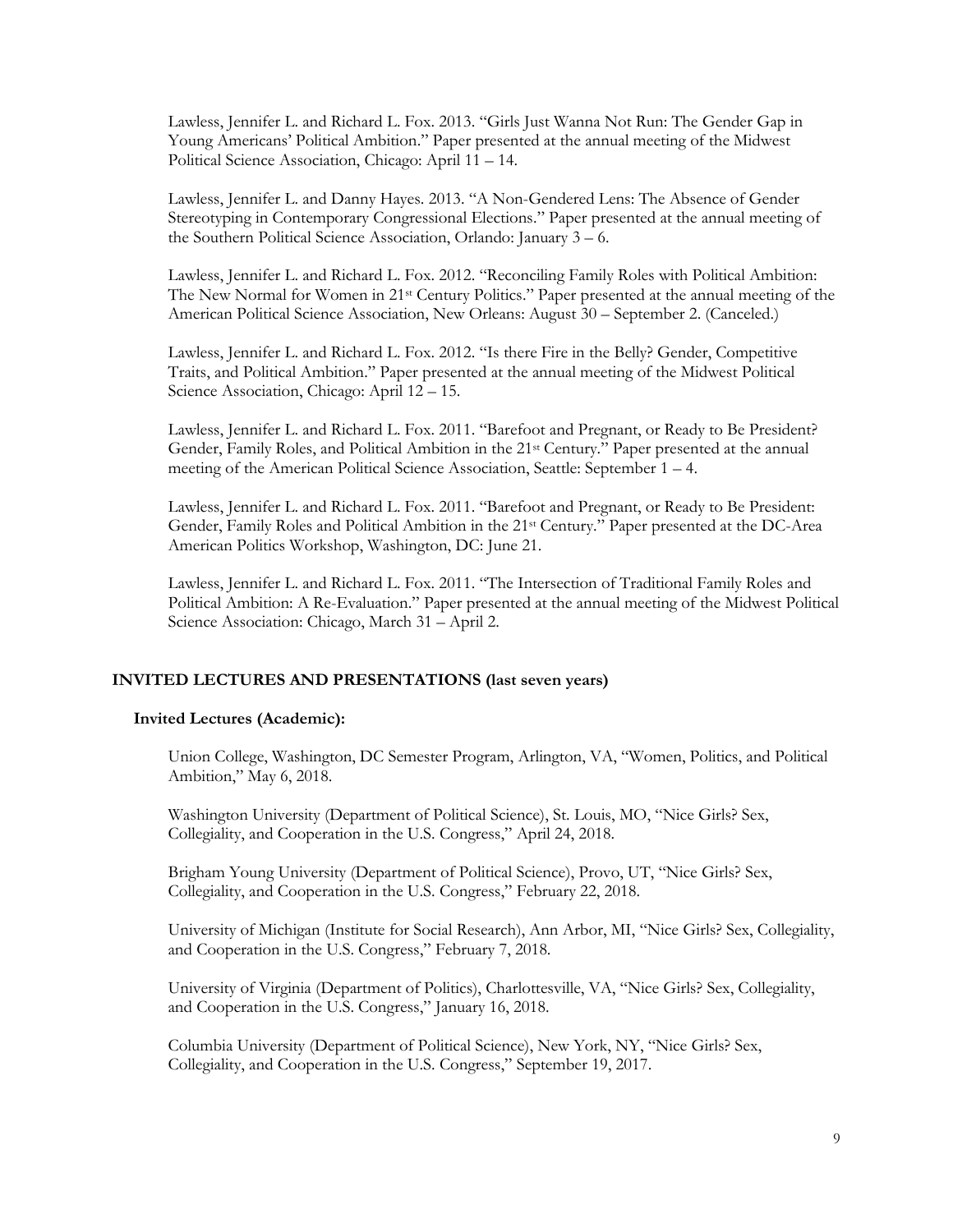Union College, Washington, DC Semester Program, Arlington, VA, "Women, Politics, and Political Ambition," May 15, 2017.

American Politics Research Lab, University of Colorado, Boulder, CO, "Did Feminism Die with the 2016 Presidential Election?" March 2, 2017.

University of Pennsylvania (Department of Political Science), Philadelphia, PA, "Nice Girls? Sex, Collegiality, and Cooperation in the U.S. Congress," February 24, 2017.

Stanford University (Department of Political Science), "Triumph and Defeat: Feminism and Election 2016," February 7, 2017.

University of North Carolina, Charlotte (Department of Political Science), Charlotte, NC, "Nice Girls? Sex, Collegiality, and Cooperation in the U.S. Congress," February 2, 2017.

Cornell University, Program for Ethics and Public Life, "Women on the Run: Gender, Media, and Political Campaigns in a Polarized Era," November 14, 2016.

Stanford University (Center for Comparative Studies in Race and Ethnicity), "Election 2016: Gender, Elections, and Political Ambition," October 17, 2016.

Rice University (Department of Political Science), Houston, TX, "Nice Girls? Sex, Collegiality, and Cooperation in the U.S. Congress," September 23, 2016.

Duke University (Sanford School of Public Policy), Durham, NC, "Nice Girls? Sex, Collegiality, and Cooperation in the U.S. Congress," September 14, 2016.

Union College, Washington, DC Semester Program, Arlington, VA, "Women, Politics, and Political Ambition," April 24, 2016.

American University, Department of Government, Washington, DC, "Sex, Bipartisanship, and Collaboration in the U.S. Congress," April 20, 2016.

Portland State University (Department of Political Science and Center for Women's Leadership), Portland, OR, "Women on the Run: Gender, Media, and Political Campaigns in 21<sup>st</sup> Century American Political Campaigns," April 14, 2016.

University of California, Berkeley (Travers Conference on Government Accountability), Berkeley, CA, "After the 2016 Elections: Prospects for Governing," April 15, 2016.

Fordham University (Department of Political Science), Bronx, NY, "Women on the Run: Gender, Media, and Political Campaigns in 21st Century American Political Campaigns," March 31, 2016.

University of Minnesota (Department of Political Science), Minneapolis, MN, "Women on the Run: Gender, Media, and Political Campaigns in 21st Century American Political Campaigns," October 30, 2015.

University of North Carolina (Department of Political Science), Chapel Hill, NC, "Women on the Run: Gender, Media, and Political Campaigns in 21st Century American Political Campaigns," October 22, 2015.

University of California (Department of Political Science), Berkeley, CA, "Women on the Run: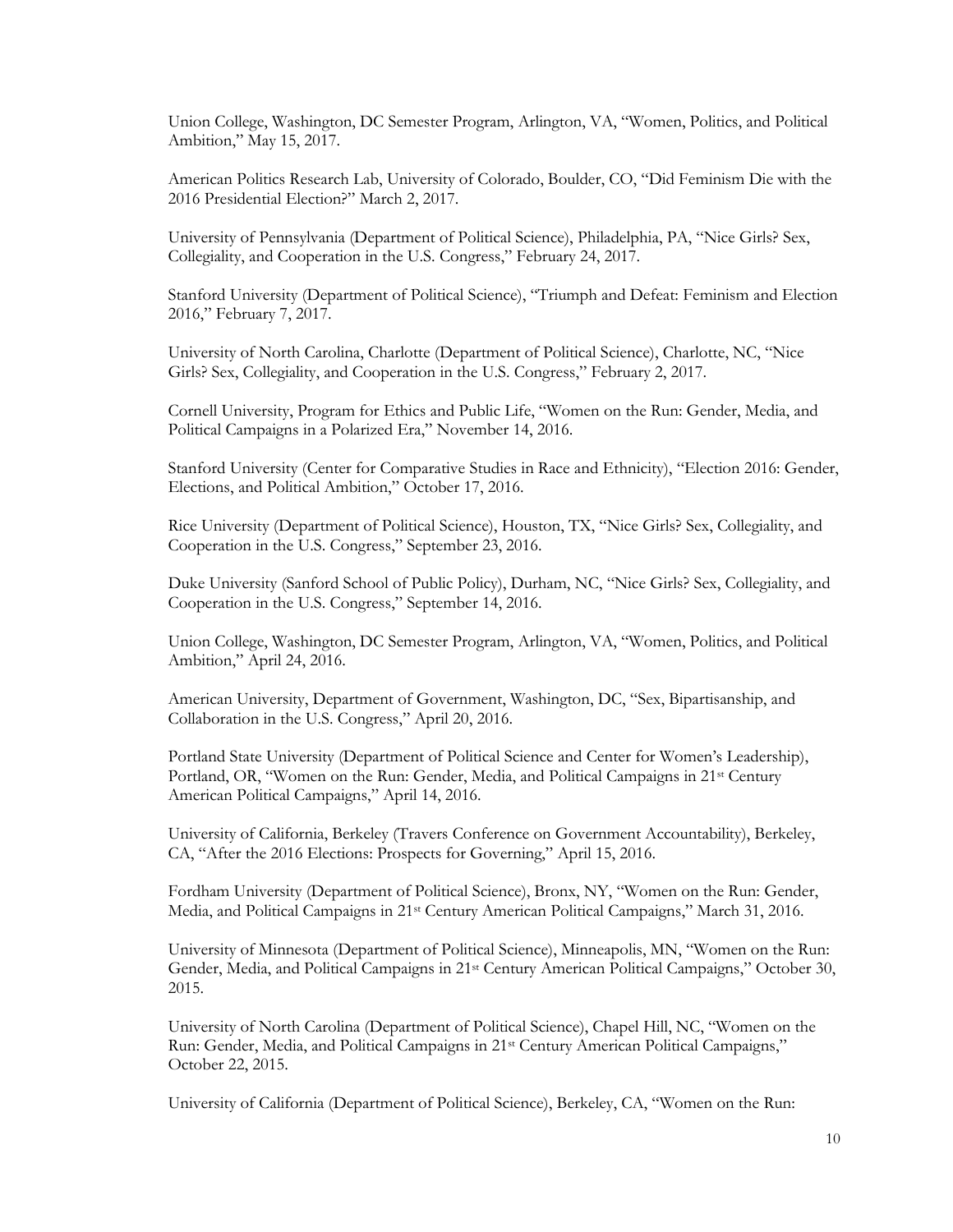Gender, Media, and Political Campaigns in 21st Century American Political Campaigns," October 14, 2015.

University of Texas (Department of Government), Austin, TX, "Women on the Run: Gender, Media, and Political Campaigns in 21st Century American Political Campaigns," September 17, 2015.

Union College, Washington, DC Semester Program, Alexandria, VA, "Women, Politics, and Political Ambition," April 28, 2015.

Harvard University's Advanced Leadership Initiative, Cambridge, MA, "Gender and Political Participation," April 24, 2015.

Princeton University (Center for the Study of Democratic Politics – Woodrow Wilson School), Princeton, NJ, "Women on the Run: Gender, Media, and Political Campaigns in 21<sup>st</sup> Century American Political Campaigns," February 20, 2015.

University of Utrecht, Utrecht, Netherlands, "The United States of Men: Why Women Don't Run for Office and What Happens When They Do," January 16, 2015.

Radboud University, Nijmegen, Netherlands, "The United States of Men: Why Women Don't Run for Office and What Happens When They Do," January 15, 2015.

Danish Institute for International Studies, Copenhagen, Denmark, "Women on the Run: Gender, Media, and Political Campaigns in 21st Century American Political Campaigns," January 13, 2015.

University of Iowa (Political Science Department and School of Public Policy), "The Gender Gap in Political Ambition, or Why Women and Girls Just Wanna Not Run," April 18, 2014.

Brigham Young University (Department of Political Science), Provo, UT, "Uncovering the Origins of the Gender Gap in Political Ambition," February 6, 2014.

Kennedy School of Government, Harvard University, Cambridge, MA, "Uncovering the Origins of the Gender Gap in Political Ambition," November 14, 2013.

Duke University (Department of Political Science), Durham, NC, "Uncovering the Origins of the Gender Gap in Political Ambition," October 30, 2013.

University of Maryland (Department of Political Science), College Park, MD, "A Non-Gendered Lens: The Absence of Stereotyping in Contemporary Congressional Elections," April 26, 2013.

University of Texas (Department of Government), Austin, TX, "A Non-Gendered Lens: The Absence of Stereotyping in Contemporary Congressional Elections," February 21, 2013.

Colorado College, Colorado Springs, CO, "Presidential Symposium Keynote Address: Why Women Don't Run for Office and What Happens When They Do," December 10, 2012.

University of Minnesota (Department of Government), Minneapolis, MN, "A Non-Gendered Lens: The Absence of Stereotyping in Contemporary Congressional Elections," September 11, 2012.

University of Minnesota (Humphrey School of Public Policy), Minneapolis, MN, "Is 2012 a Year of the Woman?" September 11, 2012.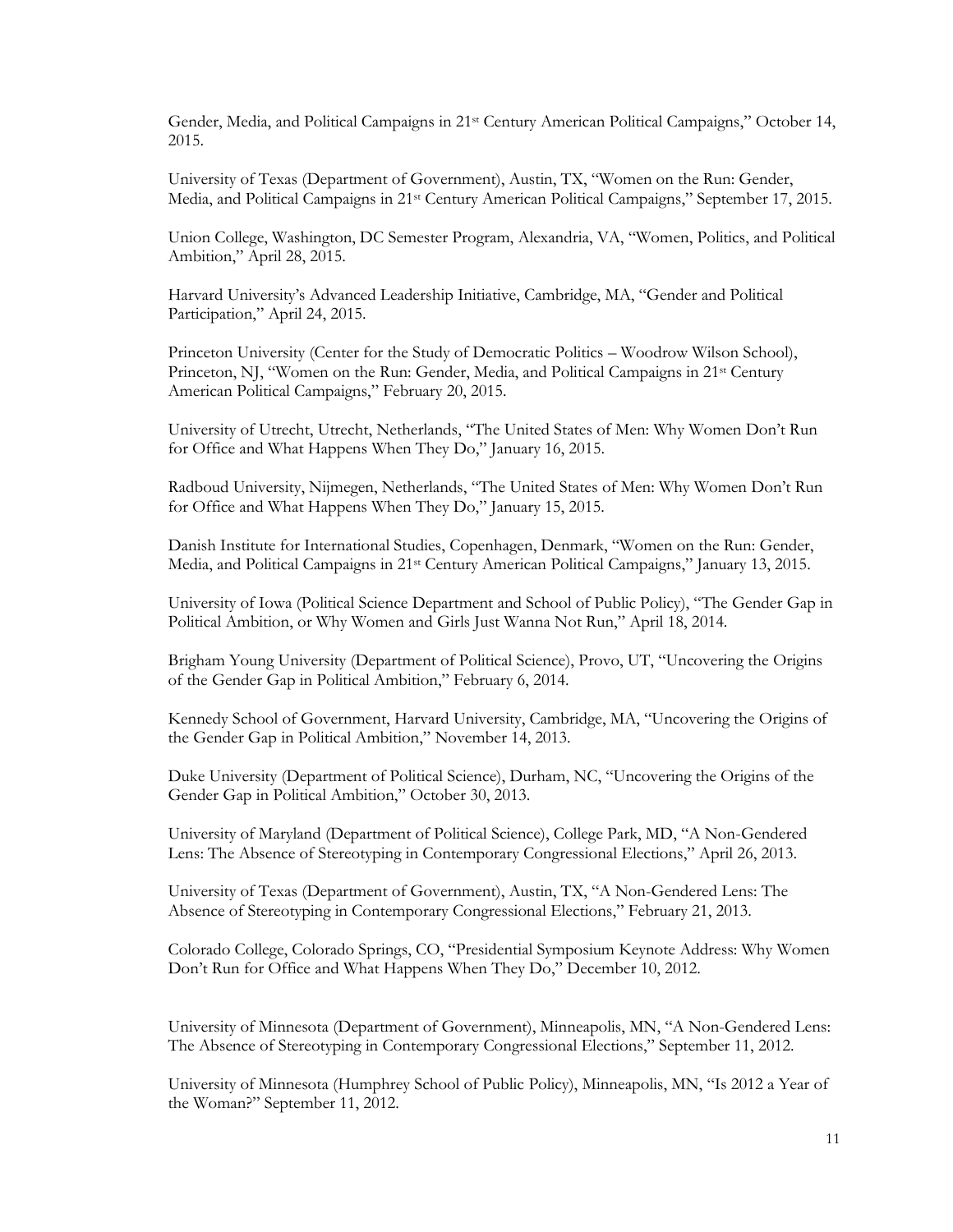Brown University, Providence, RI, "It Still Takes a Candidate: Why Women Don't Run for Office," October 31, 2011.

Georgetown University, Washington, DC, "Cracking the Ceiling: A Conversation with Anne Kornblut and Jennifer Lawless," March 21, 2011.

Carleton University, Ottawa, Ontario, "It Still Takes A Candidate: Why Women Don't Run for Office and What Happens When They Do," March 10, 2011.

Vanderbilt University, Nashville, TN, "Women and the 2010 Congressional Elections," October 15,

#### **Invited Lectures and Public Speaking (Applied Research, Political Analysis, and Commentary):**

Rhode Island National Organization for Women, Providence, RI, "Women Winning in 2018," May 14, 2018.

Institute of Politics, University of Chicago, Chicago, IL, "The Pink Wave: Surge of Female Candidates in 2018," May 2, 2018.

Brigham Young University Center for Public Engagement, Provo, UT, "Running from Office: Why Young Americans Are Turned Off to Politics," February 22, 2018.

Amherst College, Amherst, MA, "Keynote: Why Women Don't Run for Office and What Happens When They Do," November 10, 2017.

University of Massachusetts – Amherst, Amherst, MA, "Keynote: Why Women Don't Run for Office and What Happens When They Do," November 9, 2017.

Emerge Kentucky, Louisville, KY, "She Persisted: An Evening with Jennifer Lawless," November 4, 2017.

Montgomery Women, Rockville, MD, "Why Women Don't Run for Office and What Happens When They Do," October 18, 2017.

Women Impacting Public Policy, Washington, DC, "Why Women Don't Run for Office," October 4, 2017.

National Foundation of Women Legislators, Washington, DC, "Getting Young Women to Run for Office," September 21, 2017.

Emerge America, Washington, DC, "Keynote: Why Women Don't Run for Office and What Happens When They Do," September 15, 2017.

National Multi-Family Housing Council, Washington, DC, "Why Women Don't Run for Office and What Happens When They Do," September 12, 2017.

Emily's List, Washington, DC, "The Trump Effect," July 17, 2017.

Politico, Washington, DC, "Women Rule: Ambition in the Age of Trump," June 20, 2017.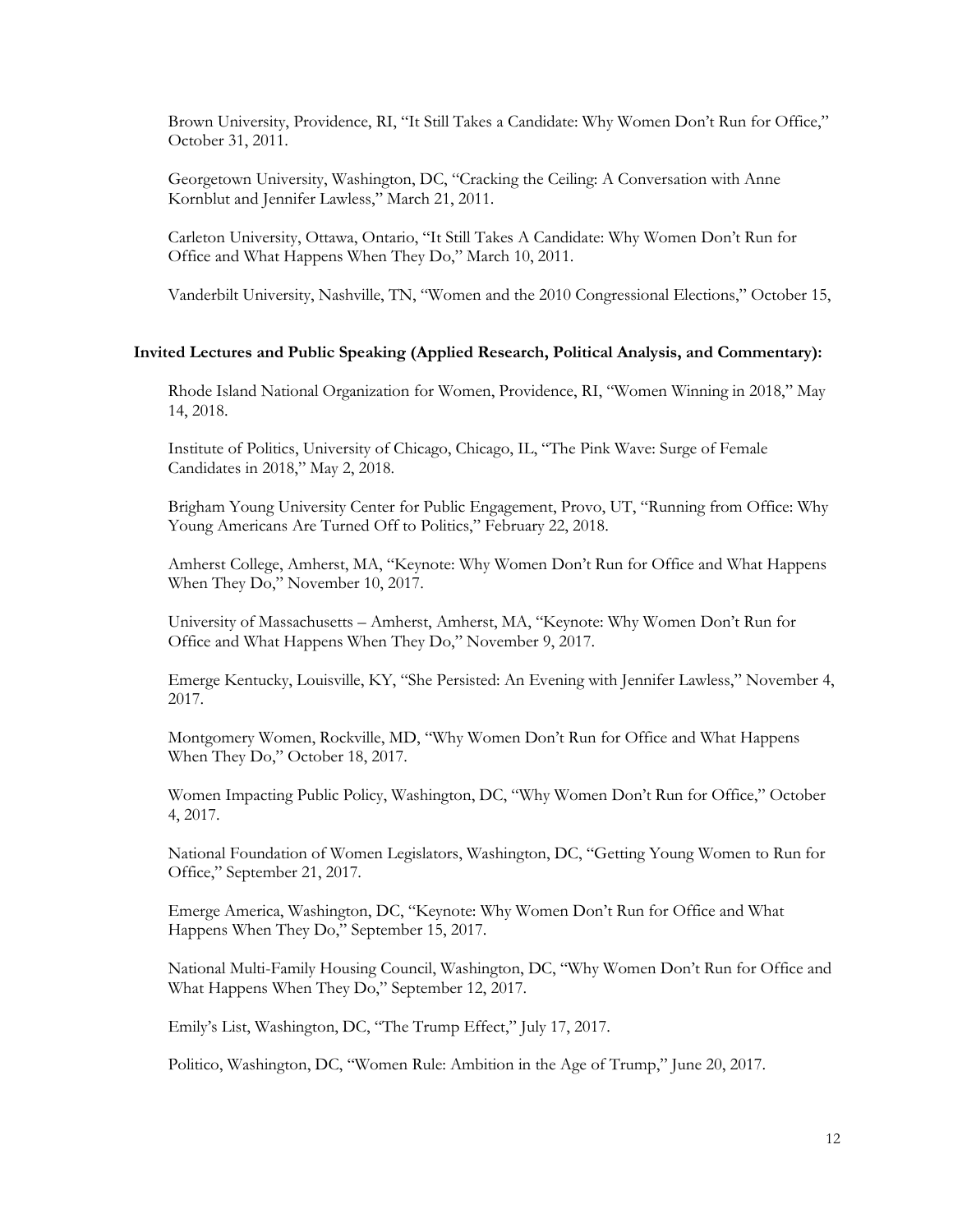Ladies High Tea, Providence, RI, "Five Things You Need To Know about Women and Politics," June 15, 2017.

Sixth and I, Washington, DC, "If Women Ruled the World," May 9, 2017.

University of Colorado – Colorado Springs, Colorado Springs, CO, "Keynote: Why Women Don't Run for Office and What Happens When They Do," April 20, 2017.

Belmont Paul Women's Equality National Monument and the League of Women Voters, "Women and the Vote: What Difference Do We Make?" March 30, 2017.

Prince William County National Organization for Women, Vienna, VA, "Women on the Run: A Conversation with Eleanor Clift," March 22, 2017.

Keynote: International Women's Day, Clemson University, Spartanburg, SC, "Why Women Don't Run for Office and What Happens When They Do," March 8, 2017.

University of North Carolina, Department of Political Science, Charlotte, NC, "Training the Next Generation to Lead," February 1, 2017.

Women+Girls Research Alliance, University of North Carolina, Charlotte, Charlotte NC, "Why Women Don't Run for Office and What Happens When They Do," February 1, 2017.

Bucknell University Institute for Public Policy, Lewisburg, PA, "Running from Office: Why Young Americans Are Turned Off to Politics," November 1, 2016.

Ewing Forum Lecture, Drew University, Morristown, NJ, "Understanding the Unusually Unusual 2016 Election," October 26, 2016.

Arlington County Commission on the Status of Women, Arlington, VA, "From Public Service to Office: The Role of Gender in Politics," October 24, 2016.

The Edwin Eshelman Lecture, Franklin & Marshall College, Lancaster, PA, "Women on the Run: Gender, Media, and Campaigns in a Polarized Era," October 20, 2016.

Dickinson College's Clarke Forum, Carlisle, PA, "Keynote: Why Women Don't Run for Office and What Happens When They Do," October 5, 2016.

Maine Democratic Party, Portland, ME, "Keynote Address: Why Women Don't Run for Office and What Happens When They Do," October 1, 2016.

The Vox Conversations, Washington, DC, "Running from Office: Why Young Americans Are Turned Off to Politics," September 21, 2016.

Penn State University in DC, Washington, DC, "Running from Office: Why Young Americans Are Turned Off to Politics," September 20, 2016.

Women Impacting Public Policy Webinar Series, "Women and Politics: A Conversation with Jennifer Lawless," Washington, DC, September 7, 2016.

Foreign Press Center, Washington, DC, "The Electoral College," July 14, 2016.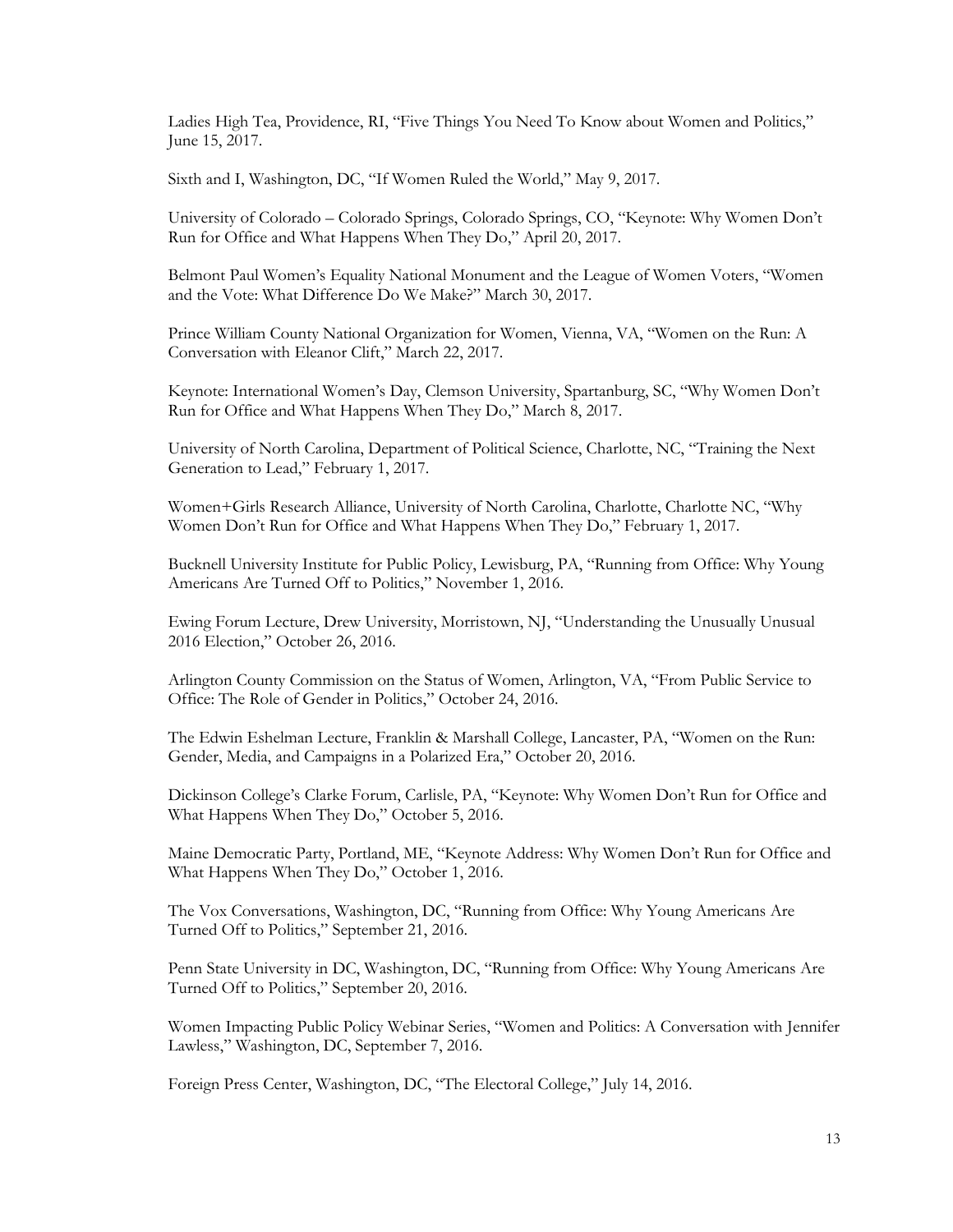Duke University's POLIS Center, Washington, DC, "Forecasting Election 2016," July 12, 2016.

One Day University, Richmond, VA, "Men, Women, and Politics: A World of Difference?" June 18, 2016.

National Conference of the League of Women Voters, Washington, DC, "Running from Office: Why Young Americans Are Turned Off to Politics and What We Can Do About It," June 17, 2016.

Athleta Georgetown, Washington, DC, "Women on the Run Book Signing," June 16, 2016.

New America Foundation, Washington, DC, "Women on the Run," June 16, 2016.

State Department (U.S. Post in Bermuda via Skype), Washington, DC, "Election 2016 and Young People's Involvement," June 14, 2016.

University or Oregon, Eugene, OR, "Increasing the Visibility of Your Humanities or Social Science Research," June 3, 2016.

Wayne Morris Center for Law and Politics, University of Oregon, Eugene, OR, "Running from Office: Why Young Americans Are Turned Off to Politics and What We Can Do About It," June 2, 2016.

Bipartisan Policy Center, Washington, DC, "What Gridlock and Polarization Mean for American Democracy," May 6, 2016.

National Cooperative Business Association, Washington, DC, "Why You Don't Want to Run for Office and Why Should Do It Anyway," May 4, 2016.

Frank Islam Athenaeum Symposium, Germantown, MD, "Running from Office: Why Young Americans Are Turned Off to Politics and What We Can Do About It," April 5, 2016.

*Seattle Times* / One Day University, Seattle, WA, "Men, Women, and Politics: A World of Difference?" March 5, 2016.

Political Parity Project – Webinar, "Sex, Bipartisanship, and Collaboration in the U.S. Congress," March 3, 2016.

USAID / IRI / NDI, Washington, DC, "Why Women Don't Run for Office," March 1, 2016. Filene Research Institute, Washington, DC, "Women, Young People, and Election 2016," February 22, 2016.

Warden Exchange Program, Washington, DC, "Women's Leadership," February 18, 2016.

Empowered Women, Washington, DC, "*Suffragette* Screening and Discussion," November 19, 2015.

Georgetown University's McCourt School of Public Policy, Washington, DC, "Media's War on Women in Politics? How New Research Is Challenging Traditional Beliefs," November 18, 2015.

New America Foundation, Washington, DC, "What Women Want in 2016," November 17, 2015.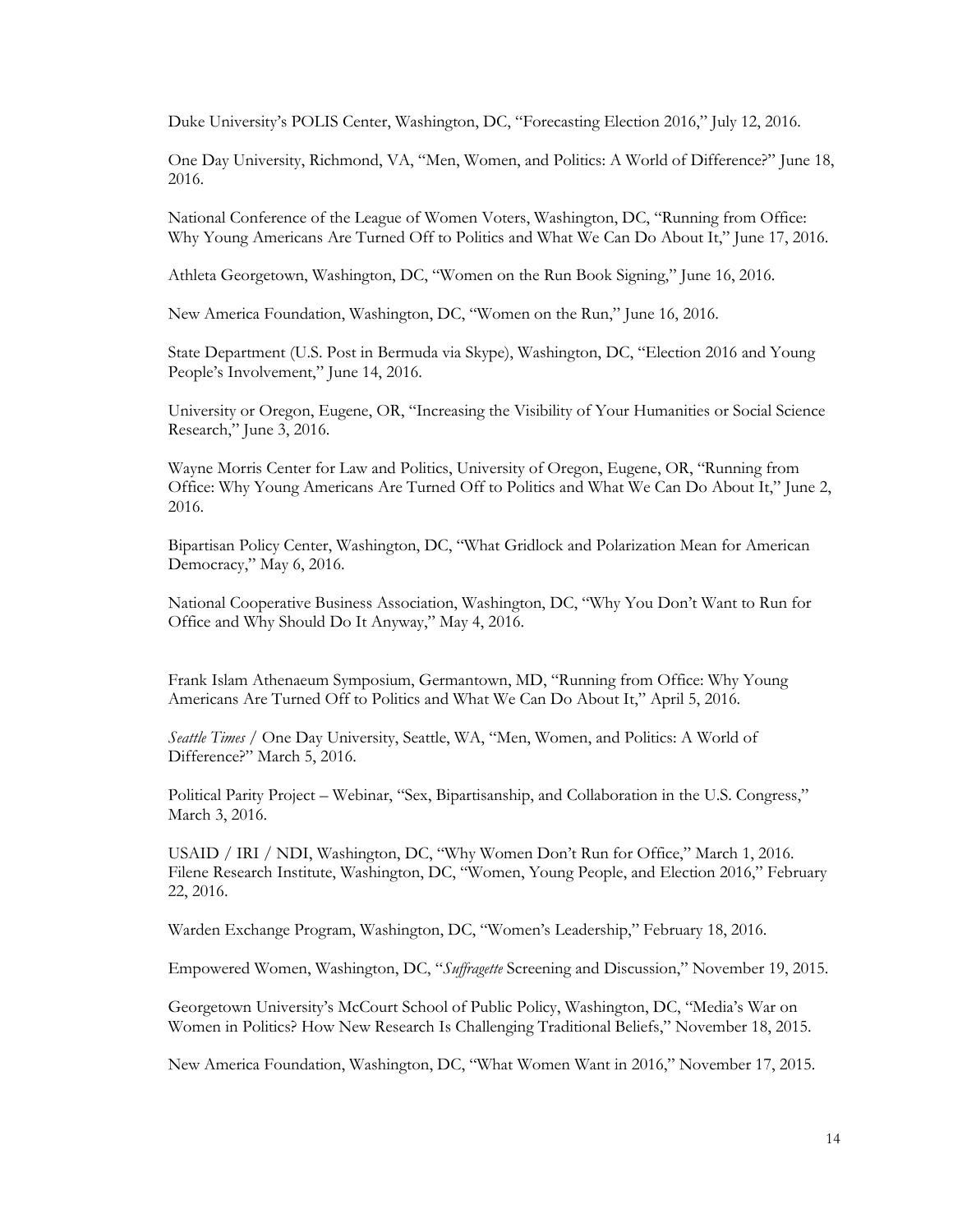*Washington Post* / One Day University, Washington, DC, "Men, Women, and Politics: A World of Difference?" November 15, 2015.

Westminster Forum, Minneapolis, MN, "Running from Office: Why Young Americans Are Turned Off to Politics and What We Can Do About It," October 29, 2015.

*National Geographic* / One Day University, New York, NY, "Running from Office: Why Americans Dislike Politics and Politicians," October 25, 2015.

Generation Citizen, New York, NY, "Keynote: Running from Office," October 20, 2015.

Montgomery County League of Women Voters, Potomac, MD, "Keynote: Running from Office," October 19, 2015.

National Organization for Women, Woodbridge, VA, "Keynote: Voter Registration and Equality Rally," October 10, 2015.

*Philadelphia Inquirer* / One Day University, Philadelphia, PA, "Men, Women, and Politics: A World of Difference?" October 3, 2015.

National Woman's Democratic Club, Washington, DC, "Running from Office: Why Young Americans Are Turned Off to Politics," September 29, 2015.

Annie's List, Austin, TX, "Running for Office: Why You Don't Want To Do It, but Why You Should," September 17, 2015.

United States Coast Guard, Washington, DC, "Keynote Address: Women's Equality Day," August 26, 2015.

Politics & Prose, Washington, DC, *"*Running from Office: Why Young Americans Are Turned Off to Politics," July 12, 2015.

Emerge America – Webinar, "Running from Office: Why Young Americans Are Turned Off to Politics," May 27, 2015.

Homefront Rising, Washington, DC, "Running for Office: Why You Don't Want To Do It, but Why You Should," May 6, 2015.

Garrison Forest School, Owings Mill, MD, "Running from Office: Why Young People Are Turned Off to Politics and What We Can Do About It," May 1, 2015.

George Washington University Student Government Association, Washington, DC, "Celebrating Women's History Month," March 23, 2015.

U.S. Department of State (Executive Women at State and the Civil Rights Division), Washington, DC, "Women Marched Then, Why Don't They Run Now?" March 16, 2015.

Eisenhower Institute, Washington, DC, "Women, Politics, and the Next Election," March 11, 2015.

Emerge Kentucky, Louisville, KY, "A Non-Gendered Lens? Media, Voters, and Female Candidates in Contemporary Congressional Elections," January 23, 2015.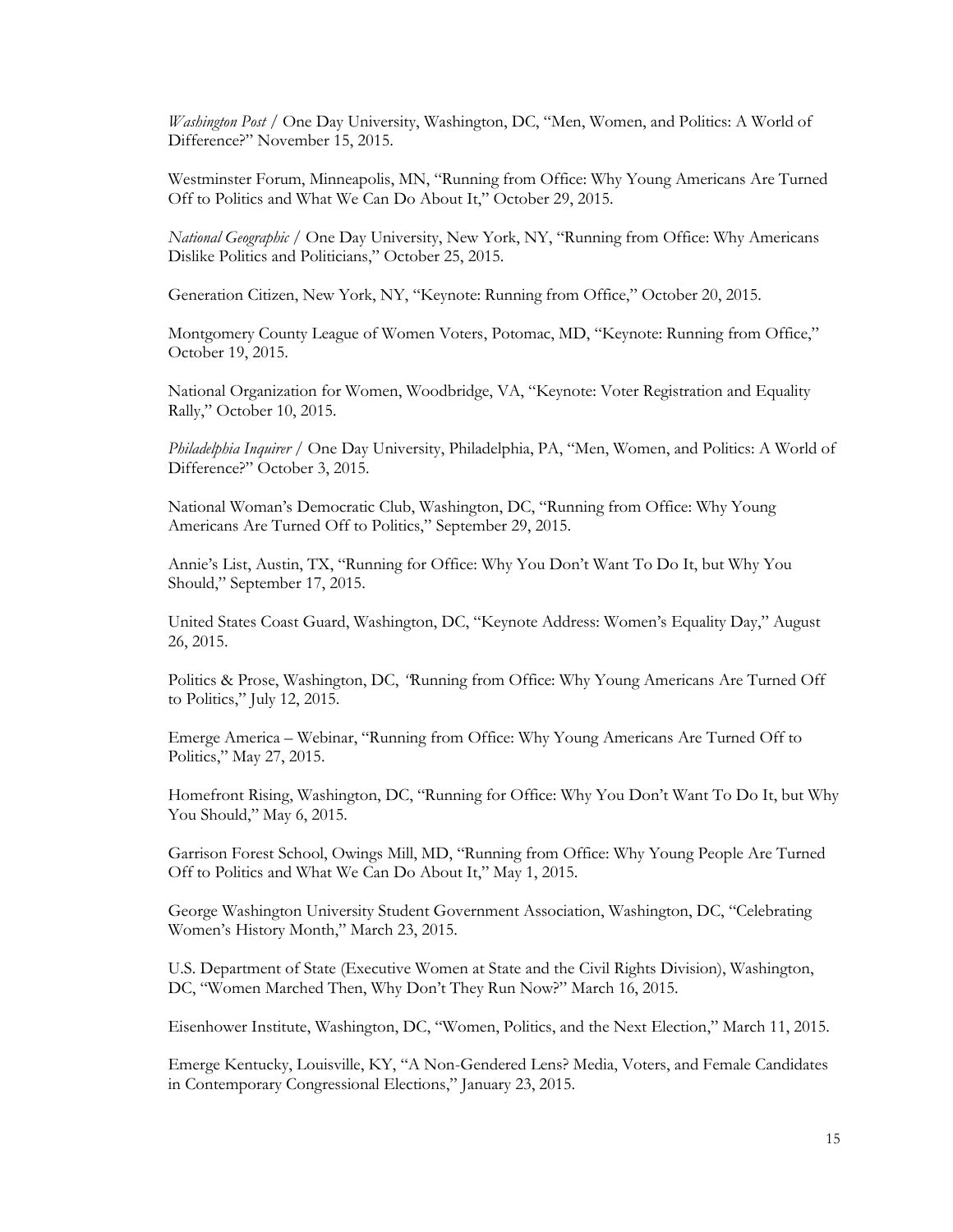Leiden University and Young Democrats, Leiden, Netherlands, "Election 2014: What Happened and What It Means for Women in Politics," January 15, 2015.

John Adams Institute, Amsterdam, Netherlands, "The U.S. Midterm Elections: Where Do We Go from Here?" January 14, 2015.

KVINFO, Copenhagen, Demark, "The United States of Men: Women's Under-Representation in U.S. Politics," January 12, 2015.

USAID / IRI / NDI, Washington, DC, "Why Women Don't Run for Office," November 17, 2014.

Emerge America, Washington, DC, "A Non-Gendered Lens? Media, Voters, and Female Candidates in Contemporary Congressional Elections," November 15, 2014.

University of Northern Iowa – Women and Politics Scholarship Fund, Cedar Falls, IA, "Why Women Don't Run for Office," October 30, 2104.

Emily's List, Washington, DC, "A Non-Gendered Lens? Media, Voters, and Female Candidates in Contemporary Congressional Elections," October 10, 2014.

Emerge America, Oakland, CA, "Policies versus Pantsuits? The Latest Research on Media Coverage of Women Candidates," October 2, 2014.

Emerge America, Menlo Park, CA, "Policies versus Pantsuits? The Latest Research on Media Coverage of Women Candidates," October 1, 2014.

*The Atlantic*, New York, NY, "Men, Women, and Politics: A World of Difference?" September 28, 2014.

*Dallas Morning News*, Dallas, TX, "Men, Women, and Politics: A World of Difference?" September 20, 2014.

California Congressional Delegation Staff Association, Washington, DC, "Women, Politics, and Political Ambition," September 13, 2014.

Cape Cod Heritage Museum and Gardens, Sandwich, MA, "Why Public Opinion Polls Are So Often Wrong," August 17, 2014.

Women's Political Committee, Los Angeles, CA, "Why Women Don't Run for Office and How to Close the Ambition Gap," March 12, 2014.

New York Women's Foundation / CitiFoundation, "Men Rule: The Under-Representation of Women in U.S. Politics," March 5, 2014.

Women Impacting Public Policy, Washington, DC, "Women, Leadership, and Advocacy: Run for Office!" October 10, 2013.

Emerge America – Webinar, "Girls Just Wanna Not Run," July 24, 2013.

Phi Sigma Sigma, New York, NY, "Miss Representation: Women and Leadership," July 12, 2013.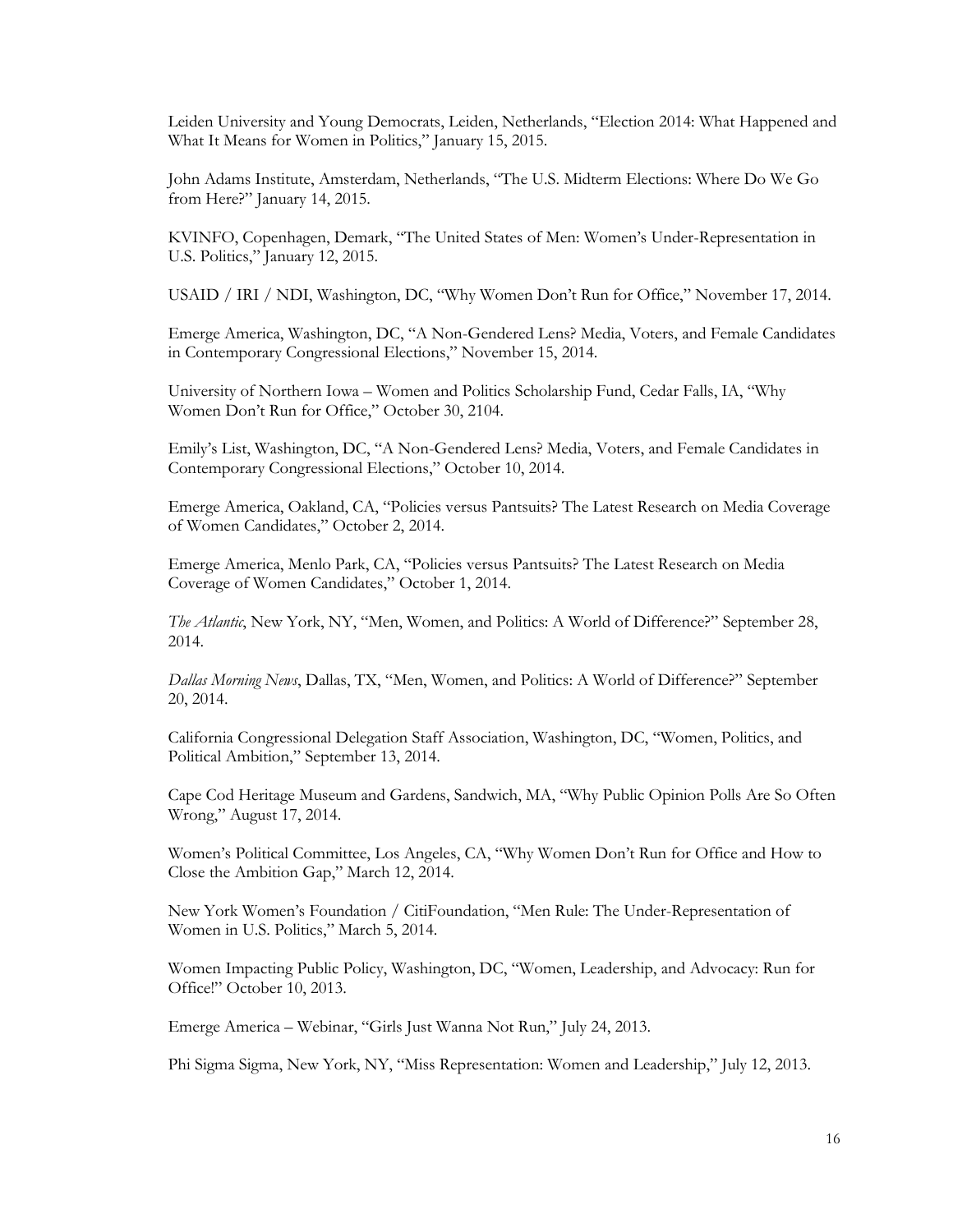Women's Fund of Western Massachusetts, Holyoke, MA, "Women and Politics: Run for Office!" May 22, 2013.

Brearley School, New York, NY, "Miss Representation: Why Women Don't Run for Office and What Happens When They Do," May 3, 2013.

Georgetown Visitation Preparatory School, Washington, DC, "Miss Representation: Why Women Don't Run for Office and What Happens When They Do," April 24, 2013.

Arnold and Porter LLP, Washington, DC, "The Gender Gap in Political Ambition and How We Can Close It," April 8, 2013.

Ignite, Dallas, TX, "Why Young Women Don't Want to Run for Office: The Gender Gap in Young Americans' Political Ambition," February 23, 2013.

Eisenhower Institute at Gettysburg College, Gettysburg, PA, "Women, Politics, and the Gender Gap in Ambition," February 10, 2013.

U.S. Embassy in Ireland, via Skype (U.S. State Department), "Women, Elections, and Political Ambition," January 30, 2013.

Carleton University, Ottawa, Ontario, "Recapping the 2012 Presidential Election," November 14, 2012.

U.S. Embassy in Canada (U.S. State Department), "The 2012 Elections: Expectations and Surprises," November 14, 2012.

Fox Hill Senior Center, Bethesda, MD, "Polling Pitfalls: Why We Should Be Suspect of Everything We See in the News," October 23, 2012.

WAND – Webinar, "Men Rule: The Continued Under-Representation of Women in Politics," October 11, 2012.

U.S. State Department (World Learning Program), Washington, DC, "Women and U.S. Politics: From Voters to Candidates to Elected Officials," September 17, 2012.

Scholars Strategy Network, Minneapolis, MN, "Is 2012 a Year of the Woman?" September 10, 2012.

National Archives, Washington, DC, "Beyond the Vote: Post-Suffrage Strategies to Gain Access to Power," August 23, 2012.

U.S. Department of State (Foreign Service Institute), Washington, DC, "Election 2012: What to Expect," August 9, 2012.

Women in Government Relations, Washington, DC, "Women, Politics, and the Glass Ceiling," July 18, 2012.

National Council for Research on Women, Washington, DC, "Women's Paths to Politics," June 21, 2012.

U.S. Department of State (Foreign Service Institute), Washington, DC, "Women and the 2012 Elections," June 15, 2012.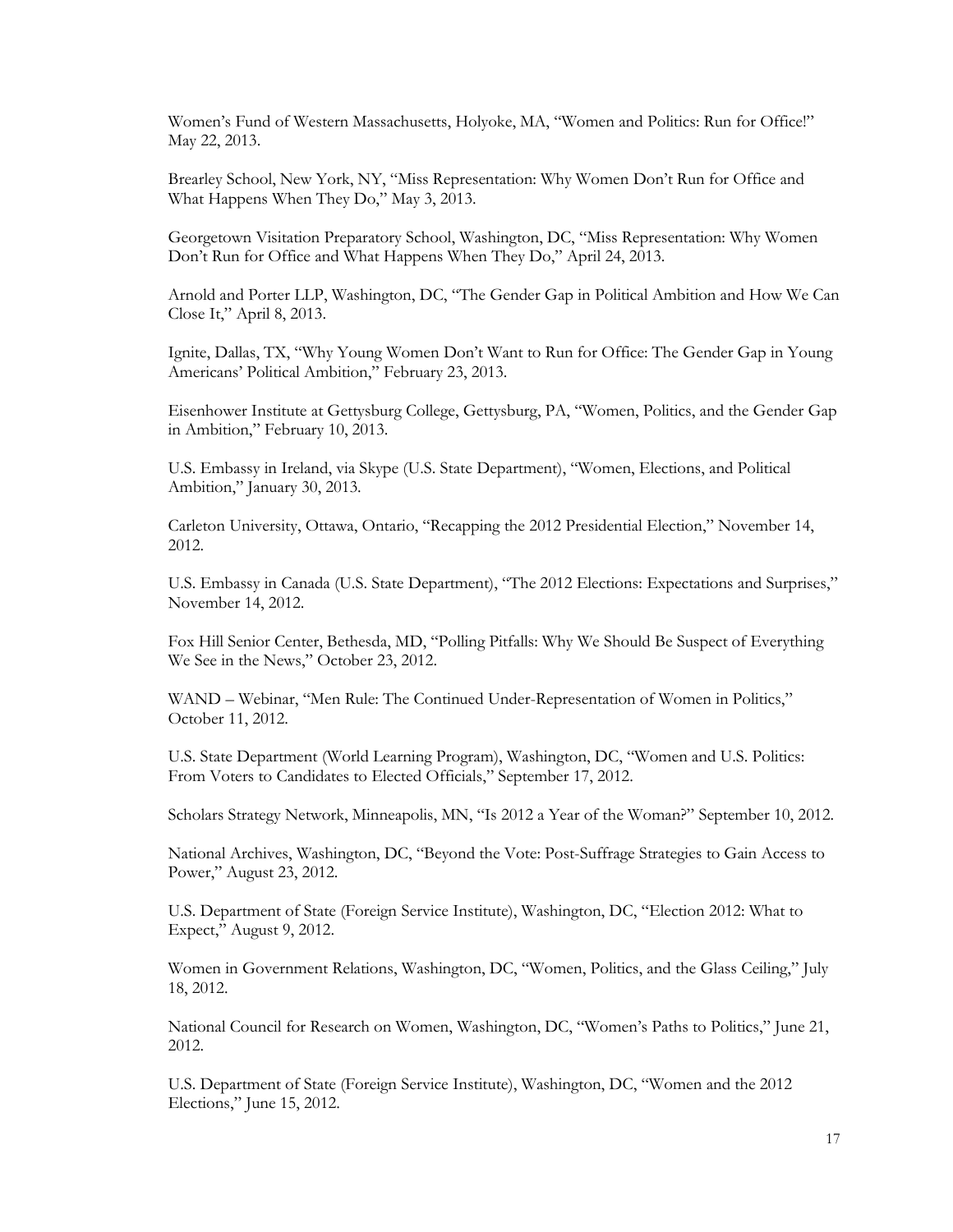Leading Ladies, DC, Washington, DC, "Women and Politics: Why Don't They Run," May 5, 2012.

U.S. Department of State (Foreign Service Institute), Washington, DC, "Women and the 2012 Elections," May 1, 2012.

The Farm Team, Arlington, VA, "Men Rule: The Continued Under-Representation of Women in U.S. Politics," April 19, 2012.

Sewell Belmont House, Washington, DC, "Breaking Barriers to the Glass Ceiling," April 17, 2012.

Eisenhower Institute at Gettysburg College, Gettysburg, PA, "Women, Politics, and the 2012 Elections," March 31, 2012.

Environmental Protection Agency, Washington, DC, "Miss Representation: Why Women Don't Run for Office and What Happens When They Do," March 21, 2012.

National Cathedral School, Washington, DC, "Miss Representation: Why Women Don't Run for Office and What Happens When They Do," March 9, 2012.

U.S. State Department (World Learning Program), Washington, DC, "Women and U.S. Politics: From Voters to Candidates to Elected Officials," March 5, 2012.

Greenwich Academy, Greenwich, CT, "Why Women Don't Run for Office and What Happens When They Do," February 28, 2012.

Emerge America – Webinar, "A Conversation with Jennifer Lawless," February 22, 2012.

Georgetown Senior Citizen Center, "Election 2012," January 25, 2012.

Women of Influence, Inc., Toronto, Canada, "Women's Under-Representation and the Importance of their Voices," December 2, 2011.

Eisenhower Institute, Washington, DC, "Women and the 2012 Elections," November 13, 2011.

U.S. Department of State (Foreign Service Institute), "Women and the 2012 Elections," November 10, 2011.

FOCUS Conference for Penn Women, University of Pennsylvania Medical School, "Women, Campaigns, and Elections," October 21, 2011.

Women Impacting Public Policy, Washington, DC, "It Still Takes A Candidate: Why Women Don't Run for Office and What Happens When They Do," October 13, 2011.

Women in Medicine Program, University of Indiana School of Medicine, "The Graceful Art of Self-Promotion: Women in Politics," October 12, 2011.

Sewell-Belmont House, Washington, DC, "A Woman's Perspective: Women in American Democracy," October 5, 2011.

Women's Leadership Council, Los Angeles, CA, "If Only They'd Ask: Why Women Don't Run for Office and What Happens When They Do," September 22, 2011.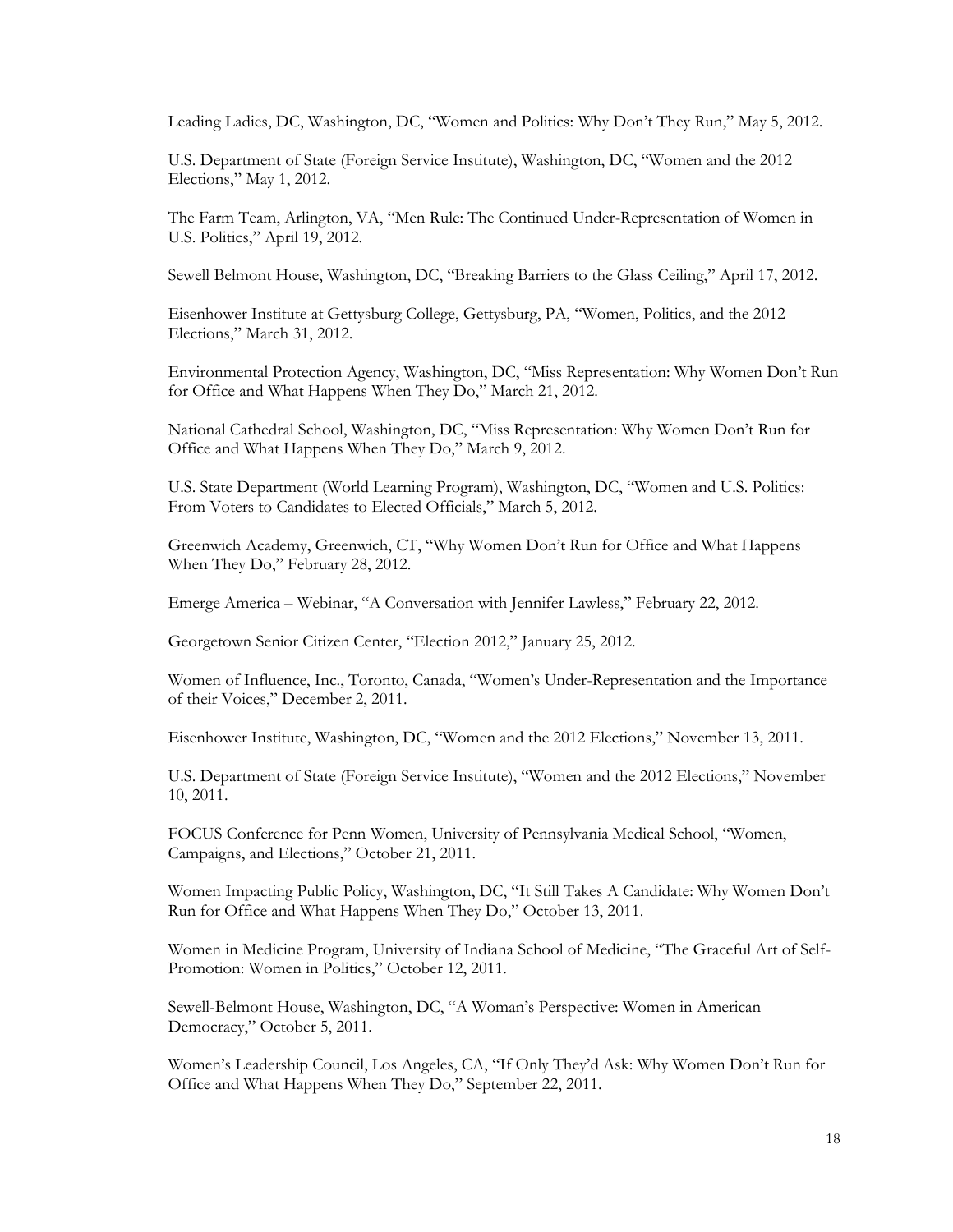Emerge Maine, Waterville, ME, "Why Women Must Run for Office," August 11, 2011.

Emerge Maine Alumnae Network, Waterville, ME, "Women Candidates in 2010 and 2012." August 11, 2011.

Carrie Chapman Catt Center, Ames, IA, "It Still Takes A Candidate: Why Women Don't Run for Office and What Happens When They Do," June 10, 2011.

Sue Shear Institute for Women in Public Life, St. Louis, MO, "It Still Takes A Candidate: Why Women Don't Run for Office and What Happens When They Do," May 26, 2011.

Emerge America, San Francisco, CA, "Why Women Must Run for Office," May 24, 2011.

Union College Semester in Washington, Washington, DC, "Women, Politics, and Representation," May 1, 2011.

Feminist Majority Foundation's Women, Money, Power Summit, Washington, DC, "Electing Women to State Legislatures and the U.S. Congress," April 8, 2011.

Equal Voices, Ottawa, Ontario, "It Still Takes A Candidate: Why Women Don't Run for Office and What Happens When They Do," March 11, 2011.

U.S. Embassy in Canada (U.S. State Department), "Women, Representation, and Political Ambition," March 10, 2011.

Eisenhower Institute, Washington, DC, "Women, Politics, and Representation," February 27, 2011.

Deloitte, Arlington, VA, "Women and Leadership in Corporate America," February 22, 2011.

Running Start, Washington, DC, "Women, Ambition, and Representation," February 18, 2011.

WREI Fellowship Program, Washington, DC, "Women, Ambition, and Representation," January 24, 2011.

Wednesday Morning Group, Bethesda, MD, "Women, Ambition, and Representation," January 19, 2011.

Institute for Women's Policy Research, Washington, DC, "The 2010 Midterm Elections," November 10, 2010.

American Association of Medical Colleges, Washington, DC, "Why Women Don't Run for Office and What Happens When They Do," November 9, 2010.

American Association of School Boards, Washington, DC, "Why Women Don't Run for Office and What Happens When They Do," November 9, 2010.

Massachusetts National Organization for Women, Boston, MA, "Why Women Don't Run for Office and What Happens When They Do," November 6, 2010.

EMILY's List, Washington, DC, Election Day Expert, November 2, 2010.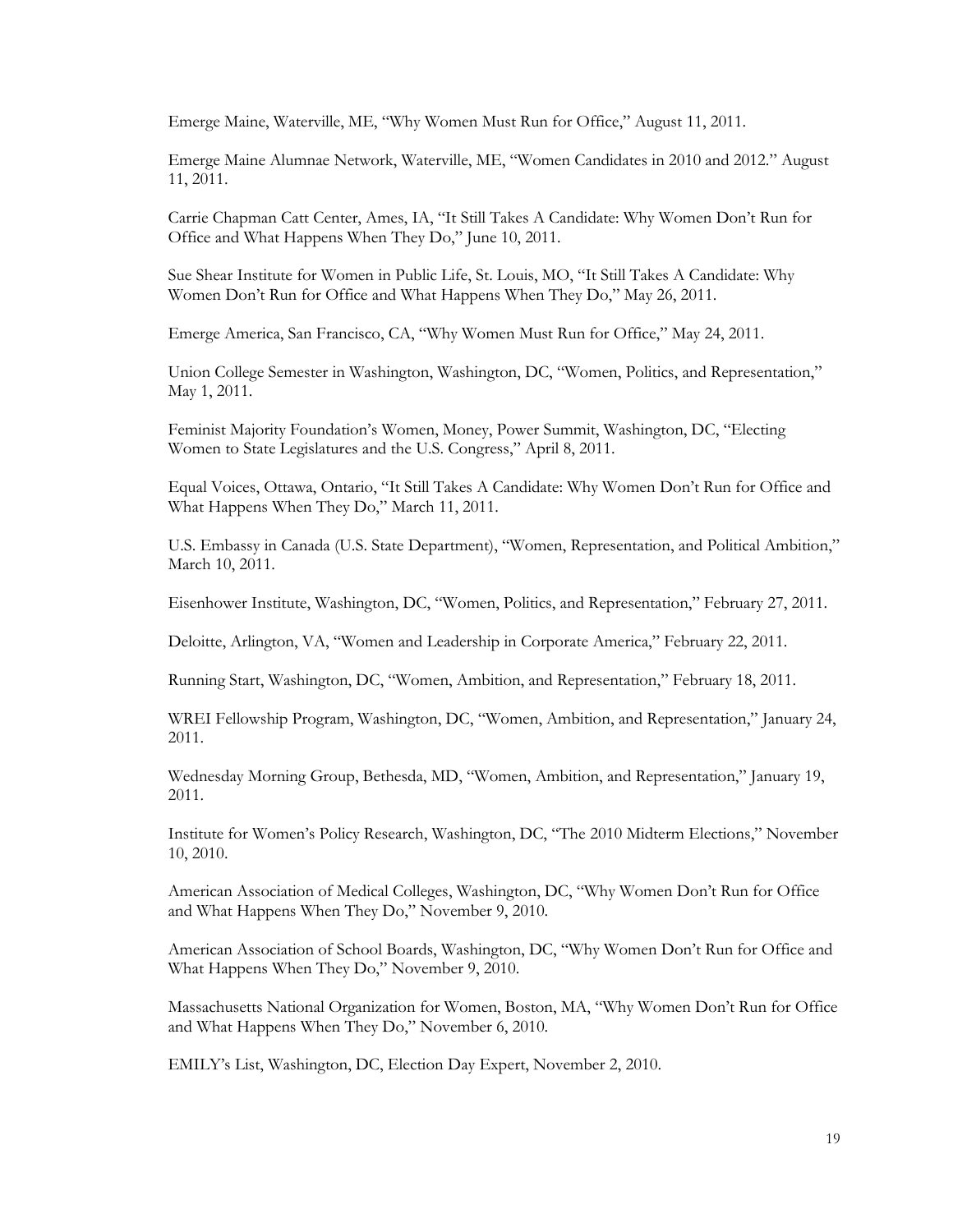Government Affairs Institute at Georgetown University, Washington, DC, "Why We Shouldn't Believe What We Read in The Newspaper," October 27, 2010.

University of Rochester's Susan B. Anthony Center, Rochester, NY, "Women and the 2010 Elections," October 15, 2010.

Running Start, Washington, DC, "Women, Ambition, and Representation," October 1, 2010.

Emerge Oregon, Portland, OR, "Why Women Don't Run for Office and What Happens When They Do," September 28, 2010.

Women's Media Center and Women's Campaign Forum, Washington, DC, "Name It, Change It," September 23, 2010.

Emerge New Mexico, Albuquerque, NM, "Why Women Don't Run for Office and What Happens When They Do," August 28, 2010.

U.S. State Department, Washington, DC, "Women, Campaigns, and Elections in the U.S.," June 23, 2010.

Center for Women's Business Research, Washington, DC, "Why Women Don't Run for Office and What Happens When They Do," June 9, 1010.

Democratic National Committee's Women's Leadership Council, Washington, DC, "Women and the Democratic Party," May 7, 2010.

Sewell-Belmont House and the Female Congressional Staffers' Association, Washington, DC, "Women, Campaigns, and Elections," April 28, 2010.

Saugerties High School, Saugerties, NY, "Why Women Don't Run for Office and What Happens When They Do," April 15, 2010.

Women's Fund of Western Massachusetts, Holyoke, MA, "Women and the Political Process," March 27, 2010.

Rachel's Network, Washington, DC, "Why Women Don't Run for Office and What Happens When They Do," March 17, 2010.

Women's Campaign Forum, New York, NY, March 11, 2010.

Running Start, Washington, DC, "Women, Ambition, and Representation," February, 19, 2010.

# **MEDIA APPEARANCES AND COMMENTARY**

Appeared in *Miss Representation* (a 2011film that exposes how the mainstream media contribute to the under-representation of women in positions of power and influence in America. It premiered at the *Sundance Film Festival* and aired on the *Oprah Winfrey Network*).

*Scholarly and political commentary and analysis also quoted in (or on) the New York Times, Wall Street Journal, USA Today, Washington Post, New Republic, New Yorker, Chronicle of Higher Education, Boston Globe, Pittsburgh-Gazette, Seattle Times, Hartford Courant, Providence Journal, American Prospect, Christian Science*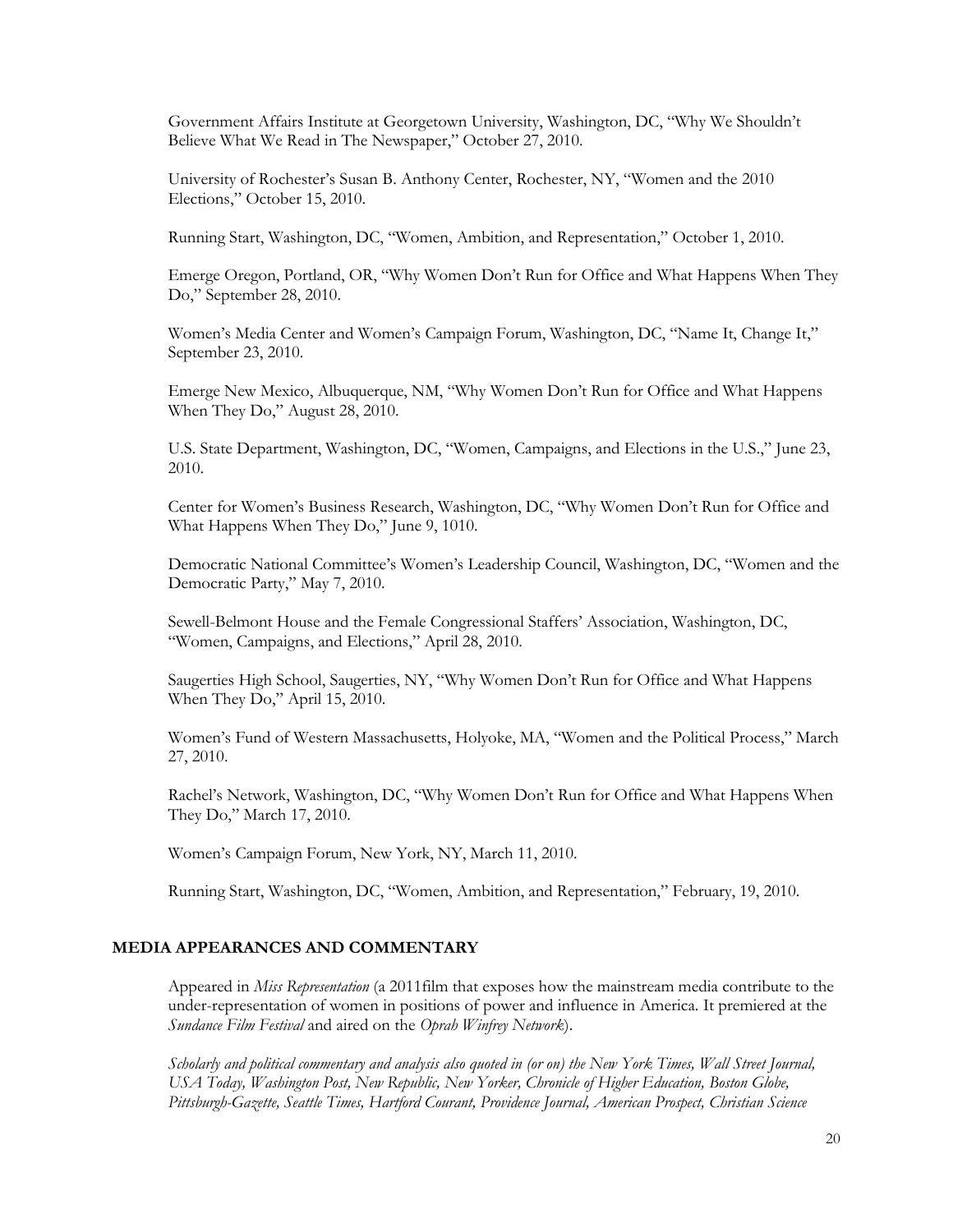*Monitor, Politico, Associated Press Newswire, Reuters, National Public Radio*, *the Today Show, the Last Word with Lawrence O'Donnell, the Situation Room, C-SPAN's Washington Journal, the CBS Evening News, ABC World News Tonight, NBC's Election Center, PBS Newshour*, *Jansing & Co., Voice of America, Sun News (Canada), CTV (Canada), cnn.com, msnbc.com, and foxnews.com.*

#### **SERVICE TO AMERICAN UNIVERSITY**

Member, Department of Government Graduate Admissions Committee, Spring 2018.

Panelist, The SPA Centers, School of Public Affairs M.A. Student Recruitment Event, February 10, 2018.

Member, Gill Family Foundation Scholarship Committee, Fall 2017.

Member, Search Committee for the Chief Development Office of the School of Public Affairs, Fall 2017.

Chair, American Politics Junior Faculty Member Search Committee, Fall 2017.

Convener, *Women, Men & U.S. Politics: Ten Big Questions* Speed Knowledge Event, Women & Politics Institute and School of Public Affairs, October 26, 2017.

Convener and Panelist, *The Trump Effect*, Women & Politics Institute and School of Public Affairs, June 26, 2017.

Panelist, PhD Admitted Students Preview Day for the School of Public Affairs, March 30, 2017.

Convener and Panelist, *Women on the Run: Gender, Media and Political Campaigns in a Polarized Era – A Conversation with Candy Crowley*, Women & Politics Institute and School of Public Affairs, March 6, 2017.

Member, Department of Government Graduate Admissions Committee, Spring 2017.

Chair, American Politics Senior Faculty Member and Director of the Center for Congressional and Presidential Studies Search Committee, Fall 2016.

Member, Gill Family Foundation Scholarship Committee, Fall 2016.

Panelist, *Explaining the 2016 Election*, November 10, 2016.

Expert, *AU's Facebook Live on Election 2016*, November 2, 2016.

Moderator, *Understanding this Crazy Election with a Panel of Experts*, September 28, 2016.

Moderator, Kennedy Political Union's *A Conversation with Susan Collins*, September 8, 2016.

Convener, *Fifth Annual 5K Race to Representation*, Women & Politics Institute, April 30, 2016.

Chair, American Politics Senior Faculty Member and Director of the Center for Congressional and Presidential Studies Search Committee, Fall 2015 – Spring 2016.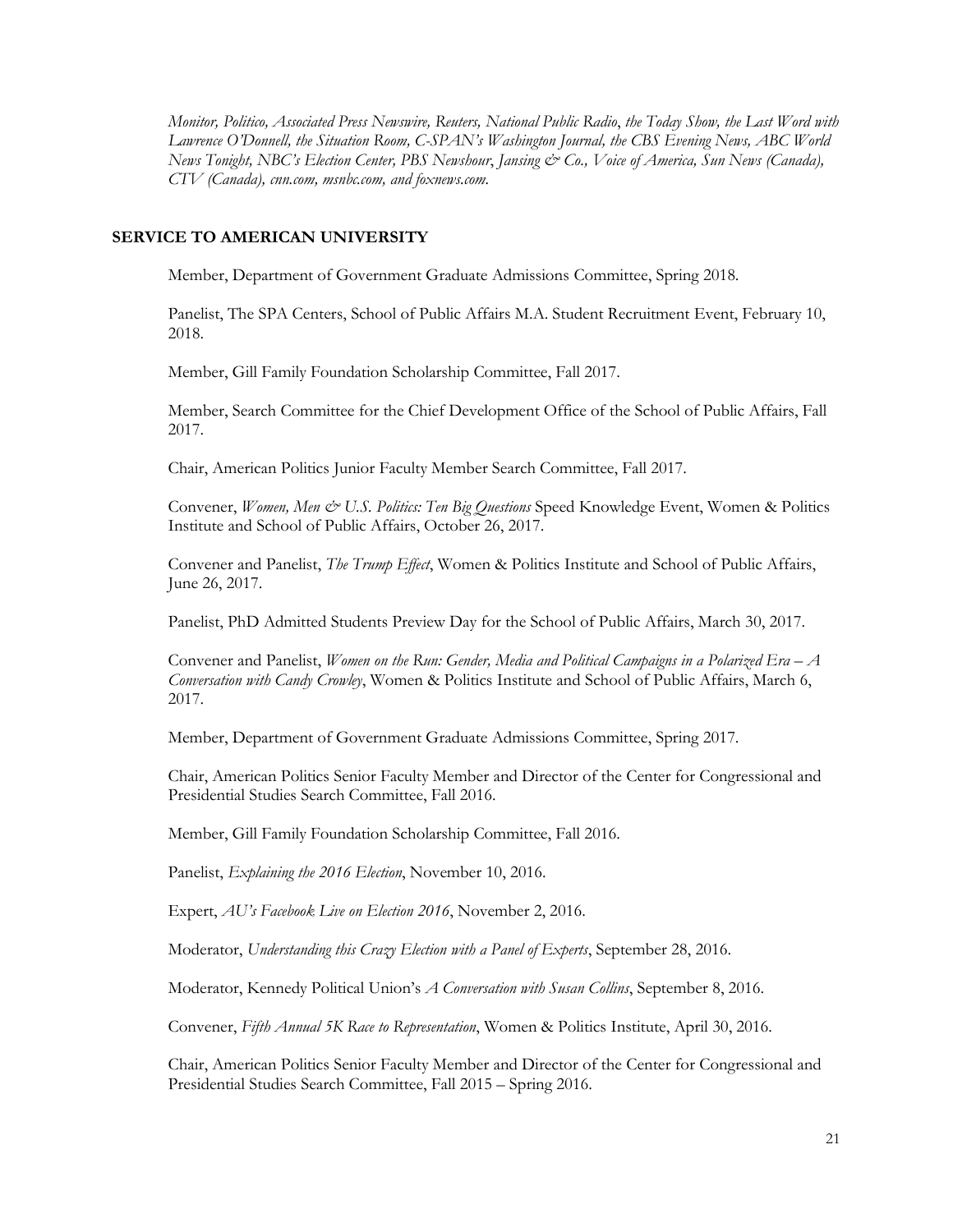Member, Gill Family Foundation Scholarship Committee, Fall 2015.

Panelist, *Forecasting the 2016 Elections: A Panel Discussion,* Center for Congressional and Presidential Studies, November 16, 2015.

Keynote Speaker, Faculty on the Road (Chicago, IL), American University, October 7, 2015.

Convener and Panelist, *Running from Office: Why Young Americans Are Turned Off to Politics and What We Can Do To Change It*, Women & Politics Institute and School of Public Affairs, September 24, 2015.

Instructor, Freshman Orientation Mock Class for the School of Public Affairs, July 14, 2015.

Convener and Panelist, *Running from Office: A Conversation with John King about Why Young Americans Are Turned Off to Politics*, Women & Politics Institute and School of Public Affairs, June 18, 2015.

Judge, Democracy Slam 2015, Washington College of the Law and Fair Vote, April 22, 2015.

Chair, School of Public Affairs Course Load and Merit Committee, March – April 2015.

Convener, *Fourth Annual 5K Race to Representation*, Women & Politics Institute, March 28, 2015.

Member, Gill Family Foundation Scholarship Committee, Fall 2014.

Judge, Department of Government Undergraduate Research Poster Presentations, December 3, 2014.

Member, Department of Government Ph.D. Program Committee, September – December 2014.

Lecturer, *Men Rule: The Continued Under-Representation of Women in U.S. Politics*, Osher Life-Long Learning Program, November 19, 2014.

Panelist, *Recapping the 2014 Midterm Elections: A Panel Discussion*, Center for Congressional and Presidential Studies, November 6, 2014.

Convener and Moderator, *Forecasting the 2014 Midterm Elections: A Panel Discussion,* Women & Politics Institute, October 15, 2014.

Member, American University Committee on Faculty Actions, June 2013 – May 2014.

Panel Moderator, *American Gridlock: Causes, Characteristics, and Consequences of Polarization Conference*, Center for Congressional & Presidential Studies, May 9, 2014.

Judge, Department of Government Undergraduate Research Poster Presentations, April 28, 2014.

Convener, *Third Annual 5K Race to Representation*, Women & Politics Institute, March 29, 2014.

Convener and Speaker, *Party Polarization in Congress: Are More Women in Politics the Solution?* Women & Politics Institute, March 27, 2014.

Member, Department of Government PhD Handbook Committee, January 2014.

Chair, American Politics Senior Search Committee, July 2013 – December 2013.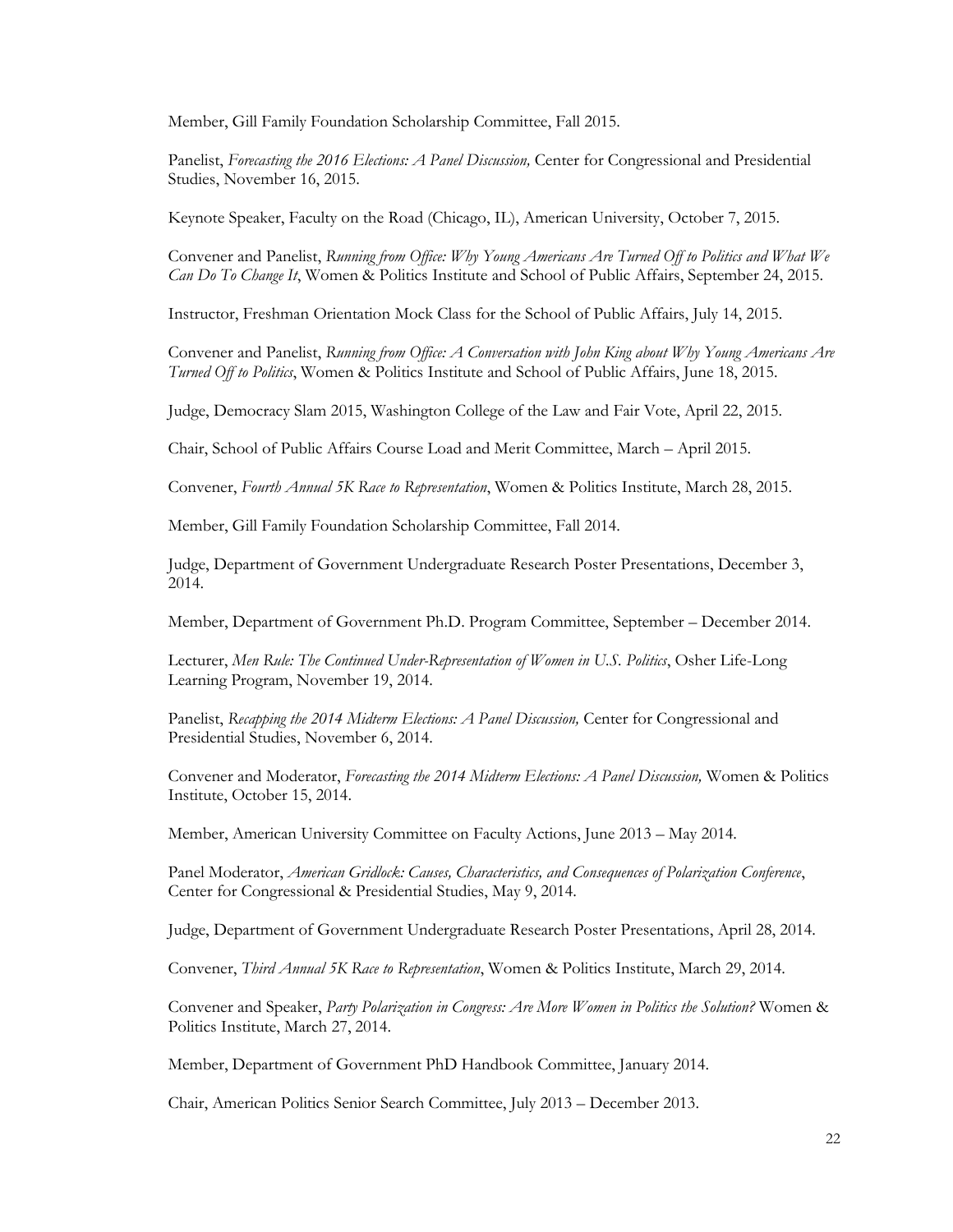Chair, American Politics Junior Search Committee, July 2013 – December 2013.

Member, Gill Family Foundation Scholarship Committee, Fall 2013.

Lecturer, *Men Rule: The Continued Under-Representation of Women in U.S. Politics*, Osher Life-Long Learning Program, October 24, 2013.

Keynote Speaker, Faculty on the Road (New York, NY), American University, October 3, 2013.

Panelist, New Faculty Orientation, "Generating High Impact Research," August 19, 2013.

Member, Kerwin Dissertation Fellowship Committee, June 2013 – July 2013.

Director, Department of Government PhD Program, July 2011 – June 2013.

Member, American University Grievance Committee, May 2011 – June 2013.

Convener and Speaker, *Women's History Month in May: Girls Just Wanna Not Run*, Women & Politics Institute, May 7, 2013.

Panelist, Freshman Preview Day for the School of Public Affairs, April 19, 2013.

Panelist, MA Admitted Students Preview Day for the School of Public Affairs, March 21, 2013.

Chair, American Politics Senior Search Committee, August 2012 – February 2013.

Member, Gill Family Foundation Scholarship Committee, Fall 2012.

Panelist, *Debriefing Election Day*, Center for Congressional and Presidential Studies, November 8, 2012.

Convener, *Second Annual 5K Race to Representation*, Women & Politics Institute, October 6, 2012.

Panelist, *Women and the 2012 Elections*, AU Democrats, September 13, 2012.

Keynote Speaker, AU at the Democratic National Convention, September 5, 2012.

Chair, Department of Government Graduate Admissions Committee, Spring 2012.

Member, American Politics Junior Search Committee, June 2011 – April 2012.

Convener, *Women's History Month and 20th Anniversary of the "Year of the Woman" Celebration*, Women & Politics Institute, March 19, 2012.

Keynote Speaker, Faculty on the Road (Philadelphia, PA), American University, March 1, 2012.

Keynote Speaker, Faculty on the Road (New York, NY), American University, February 29, 2012.

Instructor, U.S. Embassy and American University's Women from Egypt Delegation, February 24, 2012.

Member, Gill Family Foundation Scholarship Committee, Fall 2011.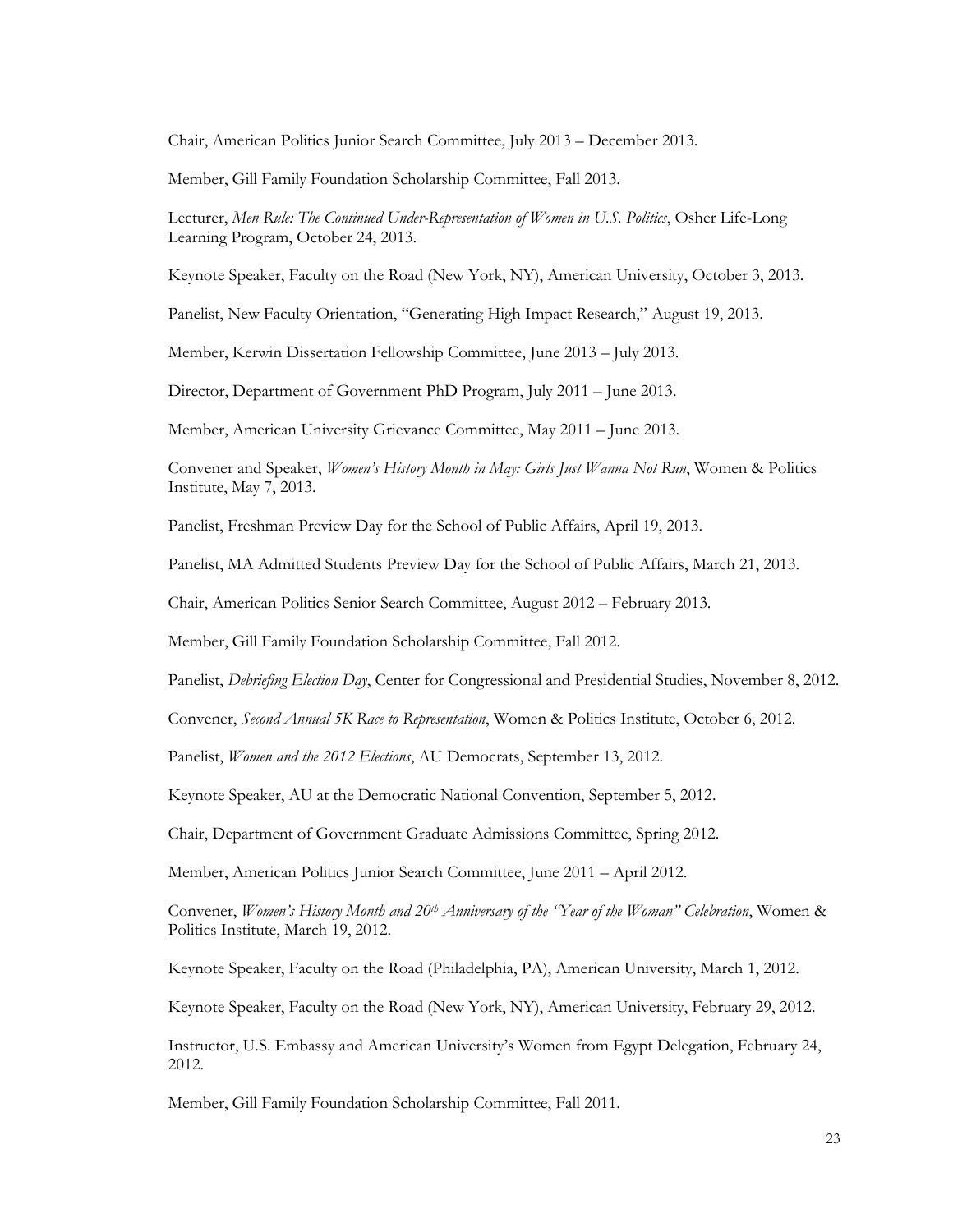Convener and Panelist, *Screening Miss Representation*, Women & Politics Institute, November 10, 2011.

Convener, *5K Race to Representation*, Women & Politics Institute, November 5, 2011.

Panelist, SPA Author Roundtable, American University, October 20, 2011.

Keynote Speaker, Faculty on the Road (Los Angeles, CA), American University, September 22, 2011.

Panelist, New PhD Student Orientation for the School of Public Affairs, August 29, 2011.

Panelist, New Faculty Orientation at American University, August 22, 2011.

Instructor, Freshman Orientation Mock Class for the School of Public Affairs, July 14, 2011.

Instructor, Freshman Orientation Mock Class for the School of Public Affairs, July 7, 2011.

Panelist, Freshman Preview Day for the School of Public Affairs, April 15, 2011.

Judge, School of Public Affairs Undergraduate Research Symposium, April 15, 2011.

Panelist, *Assessing the Obama Administration*, Center for Congressional and Presidential Studies and Center for American Progress, April 6, 2011.

Convener, *Women's History Month Celebration*, Women & Politics Institute, March 3, 2011.

Moderator, *The Legacy of America's First Ladies,* American University, March 1, 2011.

Guest Speaker, Campaign College, Women & Politics Institute, February 24, 2011.

American Politics Junior Search Committee, September 2010 – February 2011.

Convener and Panelist, *No Excuses: Women, Politics, Media, and Power*, Women & Politics Institute, January 18, 2011.

Guest Speaker, Campaign Management Institute, January 6, 2011.

Convener and Panelist, *It Still Takes a Candidate: Women and the 2010 Elections*, Women & Politics Institute, November 29, 2010.

Moderator, *Women and Political Communications: Gender and the FCC*, Women & Politics Institute, November 18, 2010.

Panelist, *Debriefing Election Day*, Center for Congressional and Presidential Studies, November 3, 2010.

Lecturer, *Should We Believe Anything We Read in the Newspaper or See on Television News?* Osher Life-Long Learning Program, October 13, 2010.

Panelist, *Women and the 2010 Elections*, Kennedy Political Union, September 30, 2010.

Speaker, U.S. State Department Visitors' Program (South Korean Delegation), American University, May 13, 2010.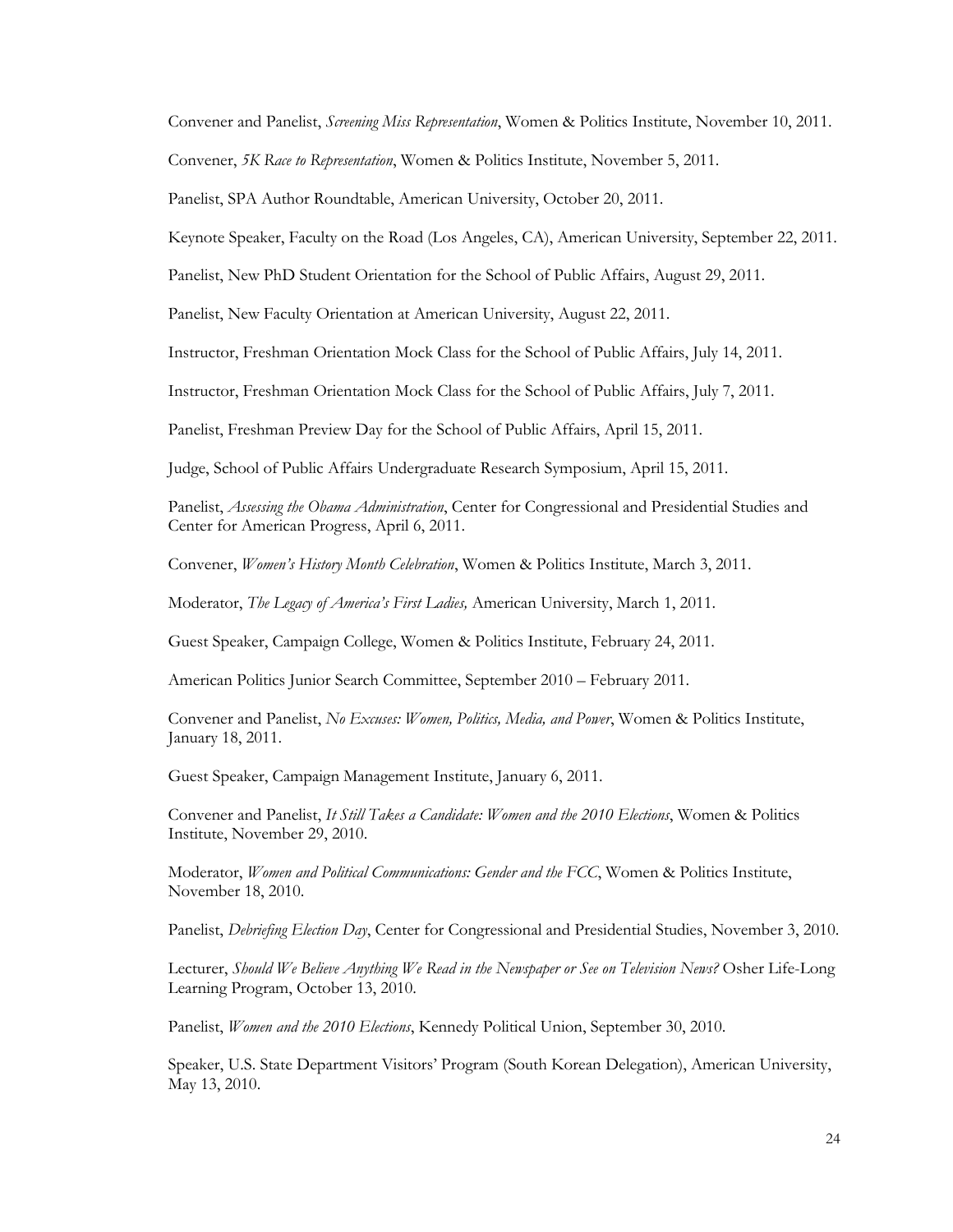Lecturer, *Why Women Don't Run for Office and What Happens When They Do*, Osher Life-Long Learning Program, April 28, 2010.

Keynote Speaker, Faculty on the Road (New York, NY), American University, March 25, 2010.

Convener, *Women's History Month Celebration*, Women & Politics Institute, March 23, 2010.

Moderator and Panelist, *Notes from the Cracked Ceiling: Women, Campaigns, and Elections*, Women & Politics Institute, February 4, 2010.

Panelist, *Citizens United – The Implications*, Center for Congressional and Presidential Studies, February 1, 2010.

Chair, American Politics Senior Search Committee, September 2009 – March 2010.

### **SERVICE TO THE PROFESSION**

#### **Editorial Service:**

Associate Editor, *American Journal of Political Science*, May 2018 – present.

Board Member, *Political Research Quarterly*, July 2016 – June 2018.

Board Member, *Journal of Politics*, January 2015 – June 2017.

Board of Overseers, American National Election Studies, Fall 2014 – Spring 2017.

Editor, *Politics & Gender*, July 2010 – September 2013.

#### **Conference and Association Service:**

Discussant, "The Role of Identity in Political Communication," annual meeting of the Midwest Political Science Association," Chicago, IL: April 5 – 8, 2018.

Moderator, "The Power of Women: Voters, Candidates, and Consultants," annual meeting of the American Association of Political Consultants, Washington, DC: November 15, 2017.

Discussant, "Gender and Legislative Politics," annual meeting of the Annual American Political Science Association, San Francisco, CA: August 31 – September 3, 2017.

Program Co-Chair, annual meeting of the Midwest Political Science Association, Chicago, IL: April 6  $-9, 2017.$ 

Roundtable Organizer and Moderator, "The Media and the 2016 Election: A View from the Campaign Trail," annual meeting of the Midwest Political Science Association, Chicago, IL: April 6 – 9, 2017.

Roundtable Participant, "President Trump and the Congress: An Early Appraisal," annual meeting of the Midwest Political Science Association, Chicago, IL: April 6 – 9, 2017.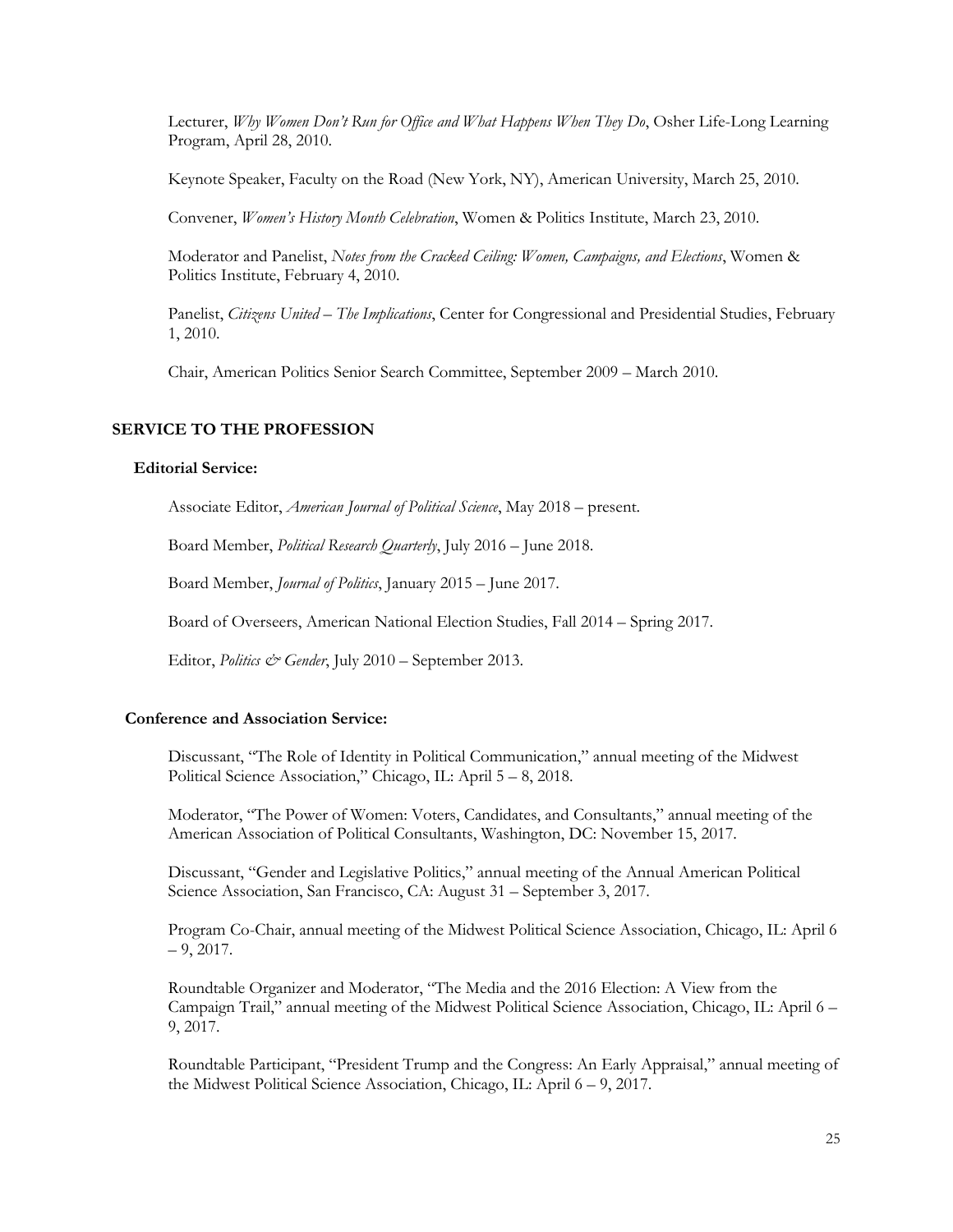Roundtable Participant, "Gender and the 2016 Election," annual meeting of the Midwest Political Science Association, Chicago, IL: April 7 – 10, 2016.

Discussant, "Congressional and Legislative Representation," annual meeting of the Midwest Political Science Association, Chicago, IL: April 7 – 10, 2016.

Roundtable Participant, "Forecasting the 2016 Election." annual meeting of the Southern Political Science Association, San Juan, Puerto Rico: January 7 – 9, 2016.

Discussant, "Gender and Voting Behavior," annual meeting of the Southern Political Science Association, San Juan, Puerto Rico: January 7 – 9, 2016.

Member, Patrick Fett Award Committee (for the best conference paper on Congress and the Presidency), Midwest Political Science Association, 2016.

Discussant, "Assessing the Pipeline for Women and Political Office in the United States," annual meeting of the Midwest Political Science Association, Chicago, IL: April 16 – 19, 2015.

Discussant, "Gender and Political Psychology," annual meeting of the American Political Science Association, Washington, DC: August 29 – September 1, 2014.

Roundtable Organizer and Participant, "Present or Absent? (Re-)Evaluating the Role of Gender Stereotyping in Contemporary Campaigns and Elections," annual meeting of the Midwest Political Science Association, Chicago: April 3 – 6, 2014.

Discussant, "Gender and Legislative Behavior," annual meeting of the American Political Science Association, Chicago: August 29 – September 1, 2013.

Roundtable Organizer and Participant, "Recapping Election 2012: Another "Year of the Woman?" annual meeting of the Southern Political Science Association, Orlando: January 3 – 6, 2013.

Section Head, "Women and Politics," annual meeting of the Southern Political Science Association, 2013.

External Reviewer, University of Massachusetts – Boston Center for Women, Politics, and Public Policy, April – June 2012.

Discussant, "Presidential Primaries and the Nomination Process," annual meeting of the Midwest Political Science Association, Chicago: April 12 – 15, 2012.

Section Head, "Women and Politics," annual meeting of the Southwestern Political Science Association, 2012.

Roundtable Participant, "Women Politicians and the News: A Discussion of New Research," annual meeting of the Western Political Science Association, Portland: March 22 – 25, 2012.

Roundtable Participant, "The 111th Congress: What the Democrats Did Wrong," annual meeting of the Midwest Political Science Association, Chicago: March 31 – April 3, 2011.

Discussant, "Gender and the U.S. Congress," annual meeting of the Midwest Political Science Association, Chicago: March 31 – April 3, 2011.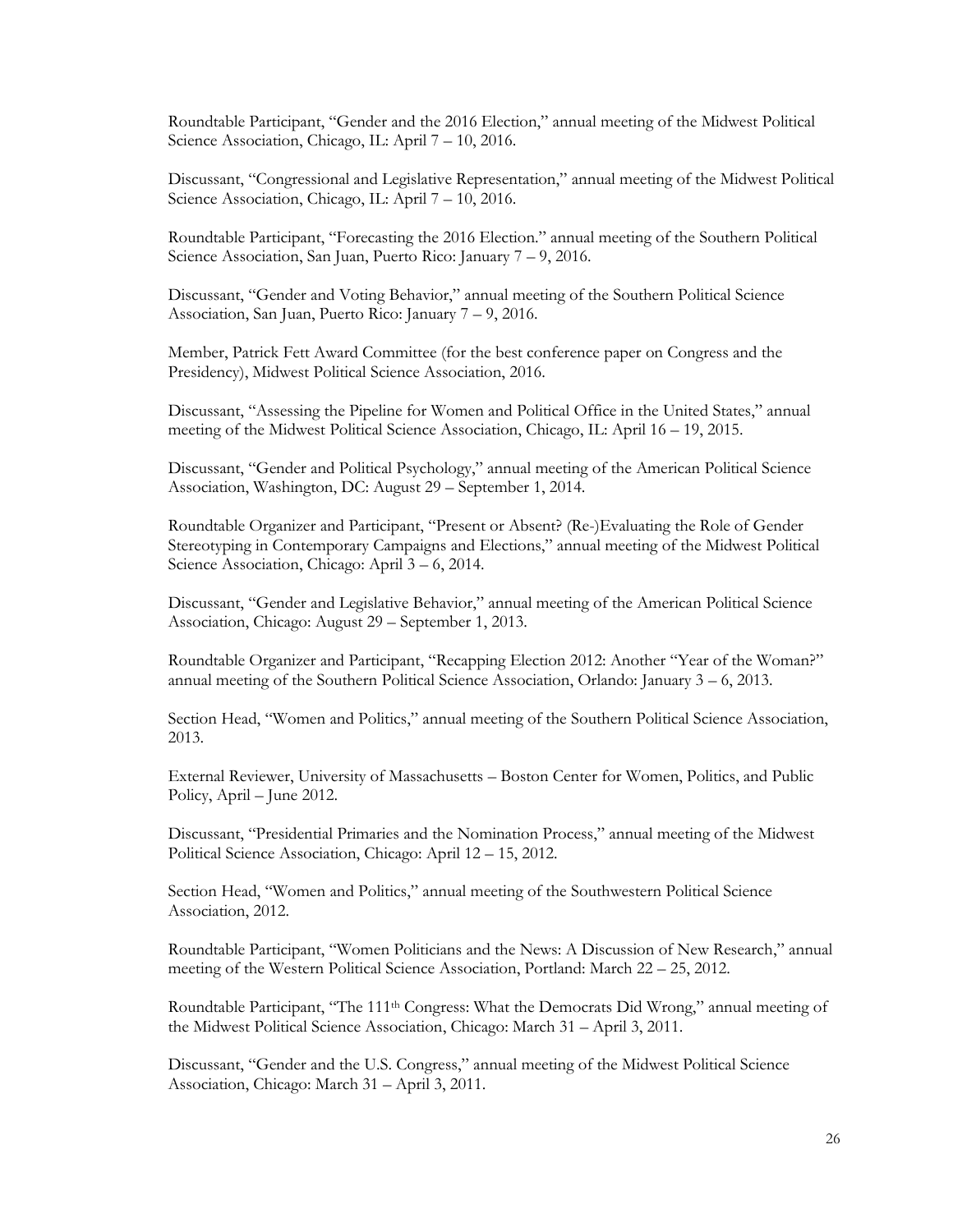Roundtable Participant, "From the Ivory Tower to the Public Square: Women Political Scientists in Politics," annual meeting of the American Political Science Association, Washington, DC: September  $1 - 4$ , 2010.

Discussant, "Gender Differences in Political Campaigning," annual meeting of the American Political Science Association, Washington, DC: September 1 – 4, 2010.

Member, Congressional Quarterly Prize Committee, American Political Science Association, 2009.

Discussant, "Women and Politics," annual meeting of the Midwest Political Science Association, Chicago: April 3 – 6, 2008.

Discussant, "Congressional Elections," annual meeting of the American Political Science Association, Chicago: August 30 – September 1, 2007.

Discussant, "Parties and Interest Groups," annual meeting of the Midwest Political Science Association, Chicago: April 8 – 12, 2007.

Discussant, "Women and Politics," annual meeting of the Midwest Political Science Association, Chicago: April 8 – 12, 2007.

Member, Sophonisba Breckinridge Award Committee, Midwest Political Science Association, 2006.

Discussant, "Women and Politics," annual meeting of the American Political Science Association, Washington, DC: September 1 – 4, 2005.

Roundtable Participant, "Becoming Faculty: The Transition to the First Year," annual meeting of the Midwest Political Science Association, Chicago: April 7 – 10, 2005.

Discussant, "Women, Congress, and Policy-Making," annual meeting of the Midwest Political Science Association, Chicago: April 7 – 10, 2005.

Roundtable Participant, "The Women's Movement and Electoral Politics," annual meeting of the American Political Science Association, Philadelphia: August 28 – September 1, 2003.

Reviewer for the National Science Foundation, TESS, Russell Sage Foundation, Cambridge University Press, Oxford University Press, University of Michigan Press, University of Chicago Press, *American Political Science Review*, *American Journal of Political Science*, *Journal of Politics*, *British Journal of Political Science*, *Legislative Studies Quarterly*, *Politics & Gender*, *Political Behavior, Political Psychology, Political Research Quarterly*, *Electoral Studies*, *Politics, Groups, & Identities*, *Public Opinion Quarterly, Political Communication*, *Political Science Quarterly, Research & Politics*, *Social Science Quarterly*, *State Politics and Policy*, *Urban Studies*, *Congress & the Presidency, Women, Politics, and Policy, International Journal of Press / Politics,* and *American Politics Research*, *Political Science Research and Methods*.

# **AWARDS AND HONORS**

Placed on Washingtonian Magazine's "Guest List" – "a monthly roundup of people we'd like to have over for drinks, food, and conversation," August 2017.

Outstanding Scholarship, Research, Creative Activity, and Other Professional Contributions Award, American University, April 2017